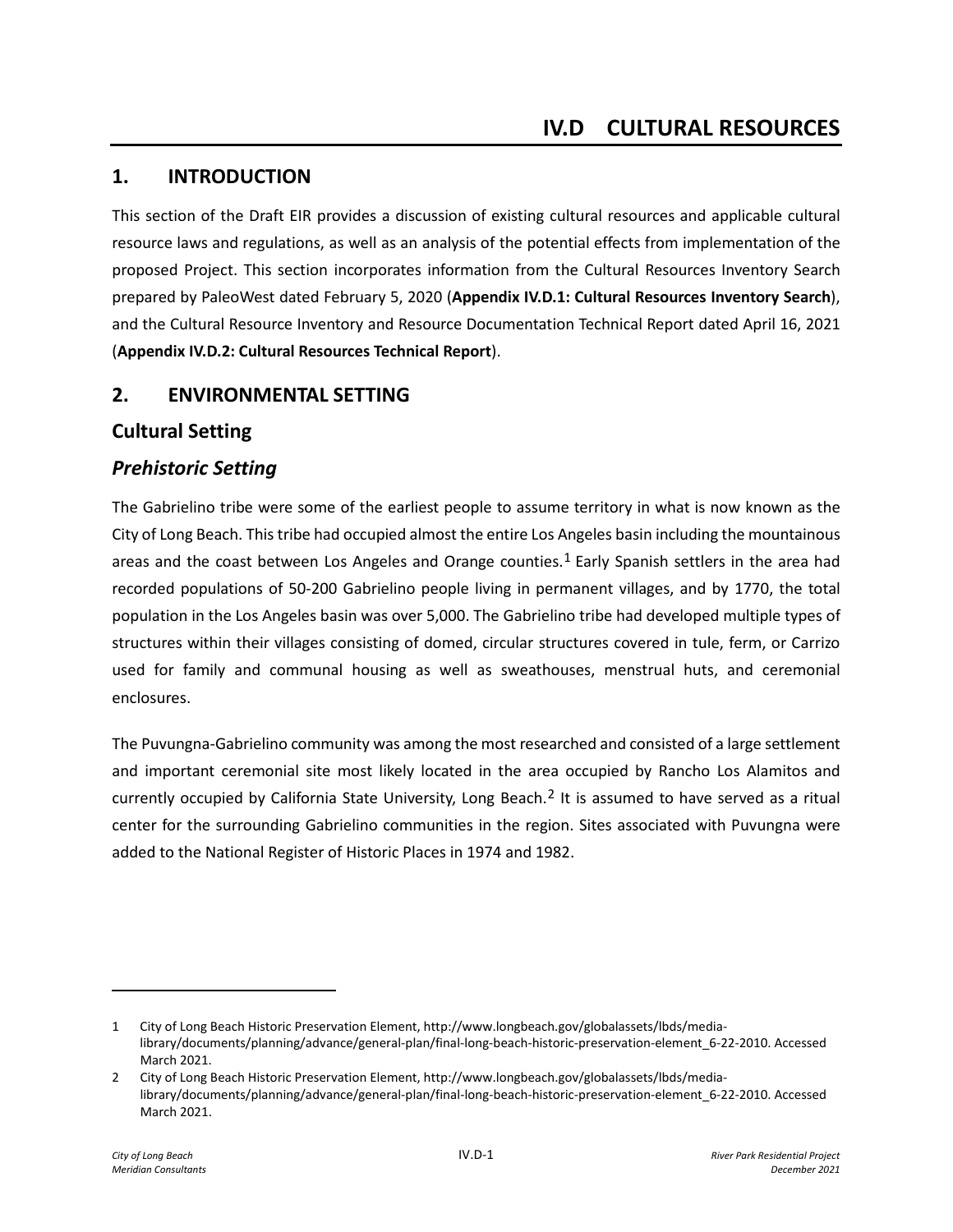Santa Catalina island, which the Gabrielino people took as their territory, received Spanish contact in 1542 when Jaun Rodriguez Cabrillo arrived on the island.<sup>[3](#page-1-0)</sup> Gaspar de Portola tried to colonize this Gabrielino territory and it is said that he made contact with the chief Hahamovic in the *Hahamog-na* village and in 1771, the Spanish established the Mission San Gabriel Archangel.

# *Historic Setting*

The Spanish had visited what is now the City of Long Beach beginning in the late  $18<sup>th</sup>$  century and during the Spanish and Mexican reign over Alta California, ownership of southern Los Angeles was given primarily to prior government workers through land grants.<sup>[4](#page-1-1)</sup> A man named Manuel Nieto, a Spanish soldier, was given around 300,000 acres of land by the governor of California in 1784 and following his death, the property was passed down to his heirs and eventually was divided into Rancho Los Alamitos and Rancho Los Cerritos. These two properties encompass what is now mainly the City of Long Beach as well as Rancho Los Alamitos to the east and Rancho Los Cerritos to the west.

During the California Gold Rush in the late 1800's, people migrated into California at exponential rates, increasing the need for a cattle industry in both the north and south. The brothers Thomas and Benjamin Flint as well as their cousins Lewellyn and Jotham Bixby, invested in this growing market and purchased Rancho Los Cerritos.[5](#page-1-2) Then in 1878, John Bixby leased Rancho Los Alamitos, which he eventually purchased from the owner and the property became known as Bixby Ranch. Over the years, the Bixby family rehabilitated the old ranch and both Rancho Los Cerritos and Rancho Alamitos properties operated as ranches into the early decades of the 20<sup>th</sup> century.

The second settlement in the City of Long Beach was created during 1810 when William Erwin Willmore proposed development of a 4,000 acre site in Rancho Los Cerritos named Willmore City.<sup>[6](#page-1-3)</sup> The development was to have a major street (now Long Beach Boulevard) which would connect the town to Los Angeles, and include waterfront resorts, a downtown business district, and 40-acre lots to be sold as family farm plots. After fruitless attempts to advertise the colony as the all-around perfect location for incoming residents, Willmore abandoned the development and the "American Colony" was purchased by the San

<span id="page-1-0"></span>City of Long Beach Historic Preservation Element, http://www.longbeach.gov/globalassets/lbds/medialibrary/documents/planning/advance/general-plan/final-long-beach-historic-preservation-element\_6-22-2010. Accessed March 2021.

<span id="page-1-1"></span><sup>4</sup> City of Long Beach Historic Preservation Element, http://www.longbeach.gov/globalassets/lbds/medialibrary/documents/planning/advance/general-plan/final-long-beach-historic-preservation-element\_6-22-2010. Accessed March 2021.

<span id="page-1-2"></span><sup>5</sup> City of Long Beach Historic Preservation Element, http://www.longbeach.gov/globalassets/lbds/medialibrary/documents/planning/advance/general-plan/final-long-beach-historic-preservation-element\_6-22-2010. Accessed March 2021.

<span id="page-1-3"></span><sup>6</sup> City of Long Beach Historic Preservation Element, http://www.longbeach.gov/globalassets/lbds/medialibrary/documents/planning/advance/general-plan/final-long-beach-historic-preservation-element\_6-22-2010. Accessed March 2021.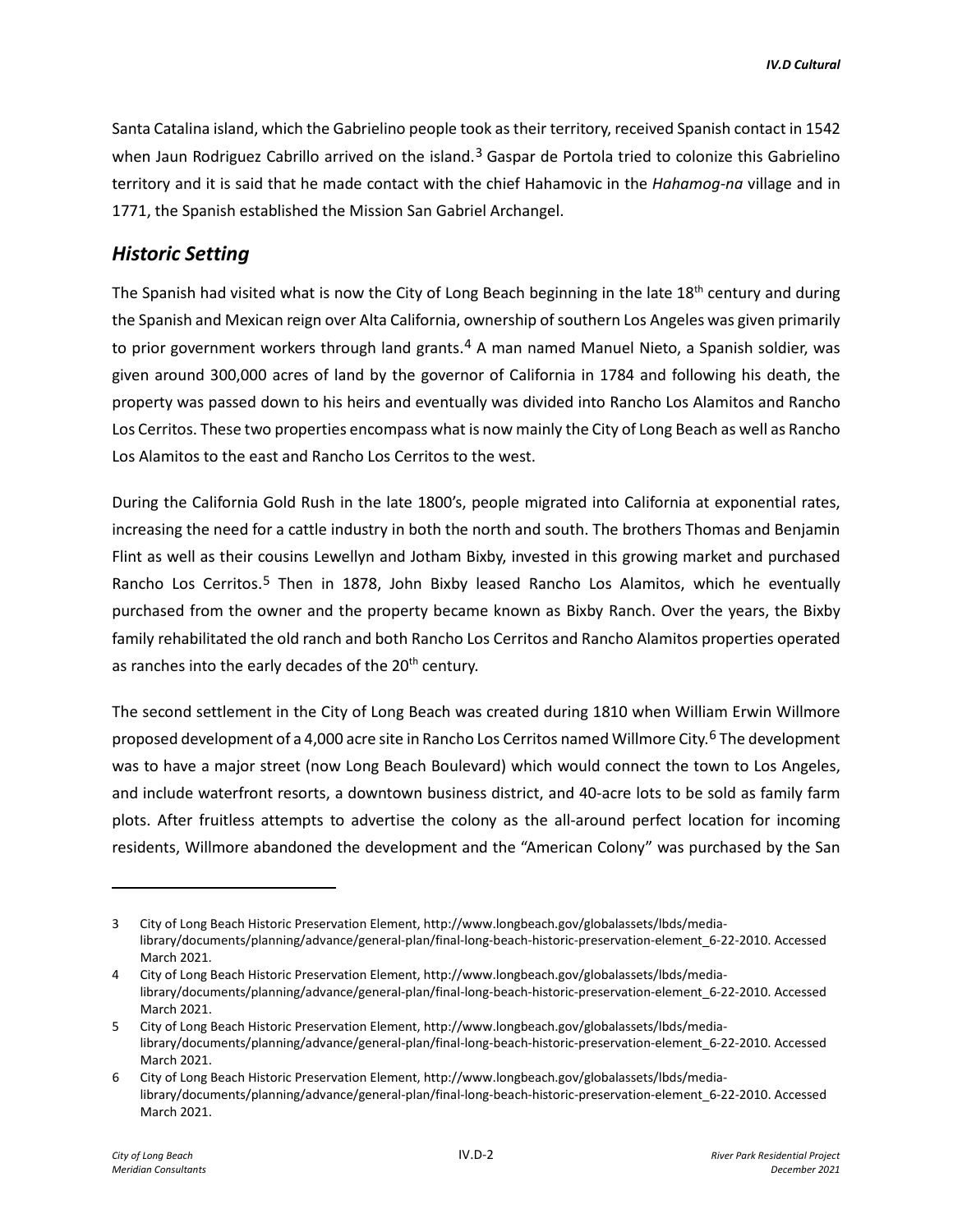Francisco real estate firm Pomeroy and Mills. The town was renamed Long Beach after the area's beaches and began to grow with the addition of a general store, hotel, a church, local newspaper (Long Beach Journal), as well as growing residences and businesses by 1885.

Alamitos Beach, Carroll Park, and Belmont Heights were annexed into Long Beach in the early 1900's and the population tripled as well as the acreage of the City.<sup>[7](#page-2-0)</sup> Transportation throughout the City was improved with the addition of the Pacific Electric Streetcar Company and the Southern Pacific line and the San Pedro, Los Angeles, and Salt Lake Railroad (SPLA&SL) line expanded growth throughout the City. Tourism was the City's main attraction, including the Municipal Pier, Virginia Hotel, Majestic Dance Hall, and the Walk of a Thousand Lights.

The Port of Long Beach opened in June of 1911 and in 1918 after major floods and the collapse of the Los Angeles Dock and Terminal Company, Long Beach and the U.S. Army Corps of Engineers permanently established regular navigation between Los Angeles and Long Beach.<sup>[8](#page-2-1)</sup> This became a huge economic factor for the City and trade flourished. In 1921, oil was discovered by Shell Oil Company in Signal Hill, which was an unincorporated area at the time, but the sale of oil quickly became the City's primary industry. The financial gain from the oil boom more than doubled the City's population and the effects of the wealth led to a boost in skyscrapers in the downtown, creating a more sophisticated looking commercial and civic area in the City.

## *Present Setting*

The Project Site, owned by Oil Operators Inc., previously contained facilities used to treat production water from oil wells located throughout Long Beach and Signal Hill. Beginning in the mid-1920s, water treatment facilities were operated on the Site to treat water and other fluids recovered during oil production. The wastewater collection facility treated produced water (oil field brines) recovered during oil production. The water treatment, primarily oil separation, took place in a series of on-site settling basins. The basins were designed to remove oil and sediment from the produced water and then discharge the treated water to the Los Angeles County Sanitation District sewer system. In 1959, a wastewater treatment plant was constructed at the facility. The treatment plant consisted of five circular concrete-walled skimming basins and associated pumps, aboveground storage tanks, pipelines and related small buildings and facilities. Treatment operations ended in 1998 and the facilities were removed in 2001.

<span id="page-2-0"></span><sup>7</sup> City of Long Beach Historic Preservation Element, http://www.longbeach.gov/globalassets/lbds/medialibrary/documents/planning/advance/general-plan/final-long-beach-historic-preservation-element\_6-22-2010. Accessed March 2021.

<span id="page-2-1"></span><sup>8</sup> City of Long Beach Historic Preservation Element, http://www.longbeach.gov/globalassets/lbds/medialibrary/documents/planning/advance/general-plan/final-long-beach-historic-preservation-element\_6-22-2010. Accessed March 2021.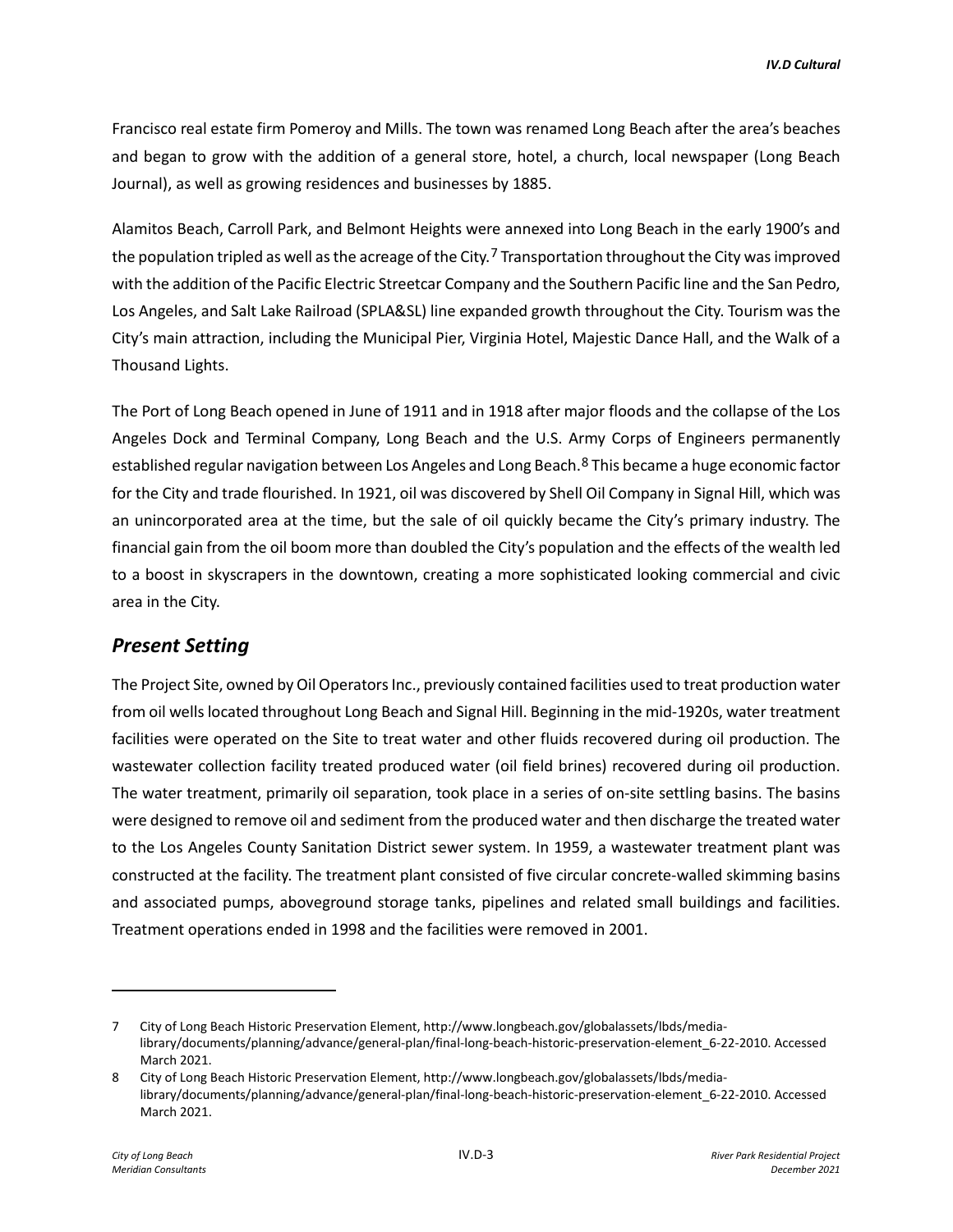Remediation of the residual oil in the settling basins has been ongoing since 2001 under the oversight of the City of Long Beach Environmental Health Department and the Los Angeles Regional Water Quality Control Board (RWQCB). All required remediation would be completed in accordance with a Remediation Action Plan approved by the RWQCB. The Site is currently vacant, studded with mostly non-native plants and is surrounded by temporary fencing.

# **Cultural Resources**

A cultural resources record search was conducted on February  $25<sup>th</sup>$ , 2020 to determine whether any archaeological resources are present within the immediate vicinity of the Project Site (**Appendix IV.D.1**).[9](#page-3-0) The cultural resources inventory included a literature review by South Central Coastal Information Center (SCCIC) at California State University, Fullerton, a search of the California Historic Resource Information System (CHRIS), and a review of the Sacred Lands File (SLF) by the Native American Heritage Commission (NAHC). A review of the Office of Historic Preservation Archaeological Determination of Eligibility and the Office of Historic Preservation Directory of Historic Properties Data File is also included.

The records search included the Project area as well as a quarter-mile (0.25 mile) radius. The results indicated that "three previous studies have been conducted: the first study (LA-03102) was completed in 1994 that encompassed the entire Project area, as second study (LA-11993) was conducted in 2012 and included the northern portion of the project area, and a third study (LA-00358) which was conducted in 1976." The results concluded that no historic or prehistorical archaeological resources were identified within the recorded search area.

The search also included analyzing historical topographic maps and aerial photos of the Project Site, which found that West Baker Street had been constructed by 1930 including an oil field in the southern portion added on in the 1950's to early 1960's. The oil facility had been demolished within the last 10 years, but the portion of Baker Street west of Golden Avenue is still present. After reviewing historic maps and aerial photographs, documentation and/or evaluation of West Baker Street roadway and the historic remnants of the oil facility were recommended.

An on-site cultural resources field survey was conducted on March 25, 2021 to assess landforms within the Project Site which would likely contain or exhibit archaeological or historical remains.[10](#page-3-1) Cultural resources identified during the survey were recorded on appropriate California Department of Parks and Recreation (DPR) Series 523 forms. For the purposes of the study, a cultural resource was defined as any archaeological remains or standing building or structure greater than 45 years of age (**Appendix IV.D.2**).

<span id="page-3-0"></span><sup>9</sup> PaleoWest, Cultural Resource Inventory for the Long Beach River Park, March 11, 2020, Appendix 4.D.1.

<span id="page-3-1"></span><sup>10</sup> PaleoWest, Cultural Resource Inventory and Resource Documentation for the Long Beach River Park, April 16, 2021, Appendix 4.D.2.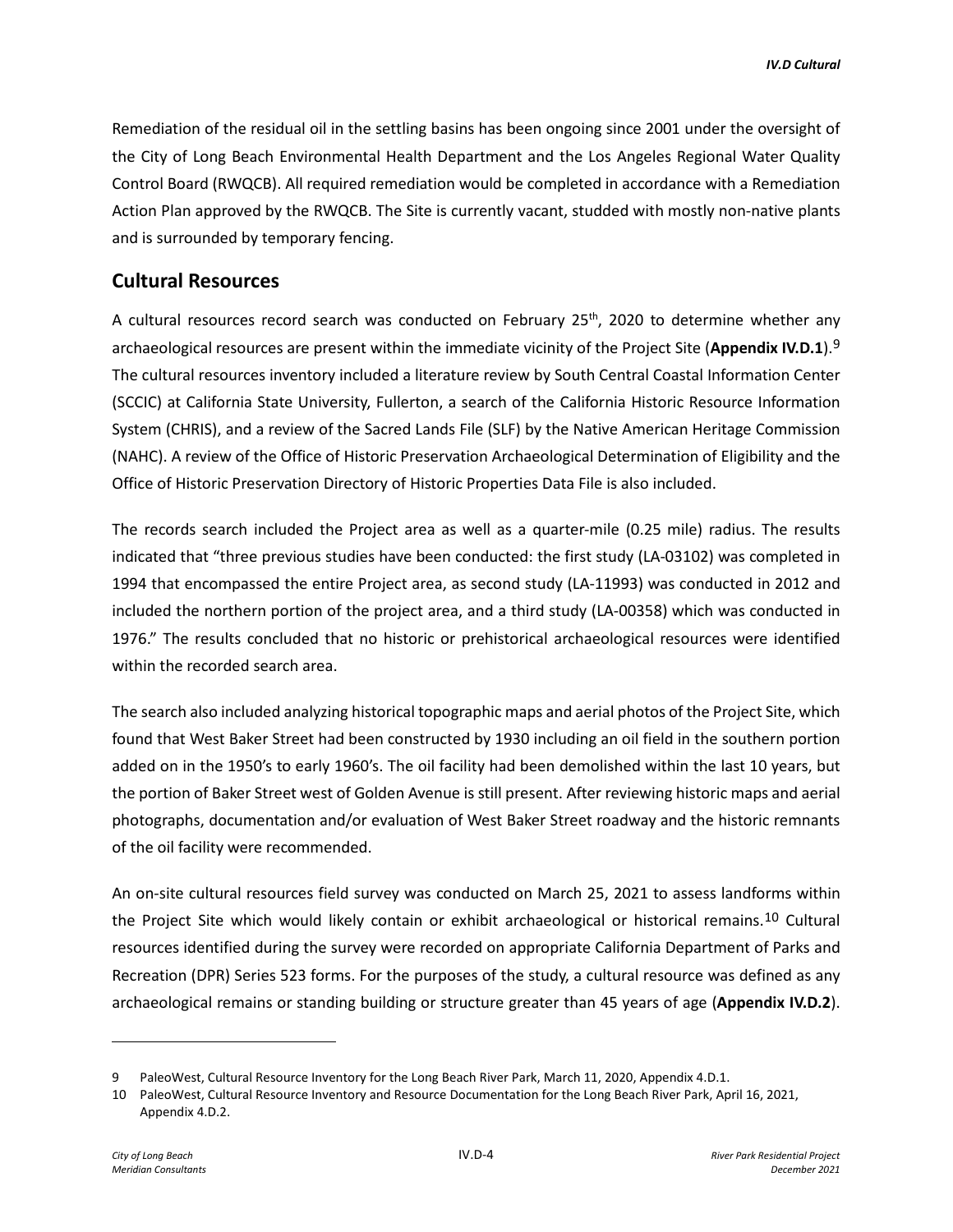Two historic-era remnants of the oil wastewater treatment facility were identified (20-124-01H) and the portion of the right-of-way for Baker Street located on the Site were documented and evaluated for listing on the California Register Historical Resources (CRHR). Descriptions and evaluations of these two resources are provided below. Details regarding the tribal consultation process please refer to **Section IV.N: Tribal Cultural Resources**.

# **3. REGULATORY SETTING**

Historic resources fall within the jurisdiction of several levels of government. Federal laws provide the framework for the identification and, in certain instances, protection of historic resources. Additionally, states and local jurisdictions play active roles in the identification, documentation, and protection of such resources within their communities. The primary federal and State laws governing and affecting preservation of historic resources of national, State, regional, and local significance are the National Historic Preservation Act (NHPA) of 1966, as amended; the California Environmental Quality Act (CEQA); and the California Register of Historical Resources (California Register), Public Resources Code (PRC) 5024. As archaeological resources are also considered historic, regulations applicable to historic resources are also applicable to archaeological resources and are discussed and analyzed in this section. Descriptions of these relevant laws and regulations are presented below.

## **Federal**

# *Archaeological Resources Protection Act*

The intent of the Archaeological Resources Protection Act of 1979 (ARPA) is to ensure preservation and protection of archaeological resources on public and Native American lands.[11](#page-4-0) ARPA places primary emphasis upon a Federal permitting process in order to control the disturbance and investigation of archaeological sites on these lands. In addition, ARPA's protective provisions are enforced by civil penalties for violation of the Act. Under this regulation, the term "archaeological resources" includes but is not limited to:

*Pottery, basketry, bottles, weapons, weapon projectiles, tools, structures or portions of structures, pit houses, rock paintings, rock carvings, intaglios, graves, human skeletal materials, or any portion or piece of any of the foregoing items. Nonfossilized and fossilized paleontological specimens, or any portion or piece thereof, shall not be considered archaeological resources, under the regulations under this paragraph, unless found in an archaeological context. No item shall be treated as an archaeological resource under regulations under this paragraph unless such item is at least 100 years of age.*[12](#page-4-1)

<span id="page-4-0"></span><sup>11</sup> United States Code (USC). sec. 470aa–470mm, Archaeological Resources Protection Act of 1979, Public Law (PL) 96-95, as amended.

<span id="page-4-1"></span><sup>12</sup> USC sec. 470aa–470mm, Archaeological Resources Protection Act of 1979, Public Law 96-95, as amended, sec. 3, accessed July 2018, available at https://www.nps.gov/subjects/historicpreservation/upload/NPS\_FHPL\_book\_online.pdf.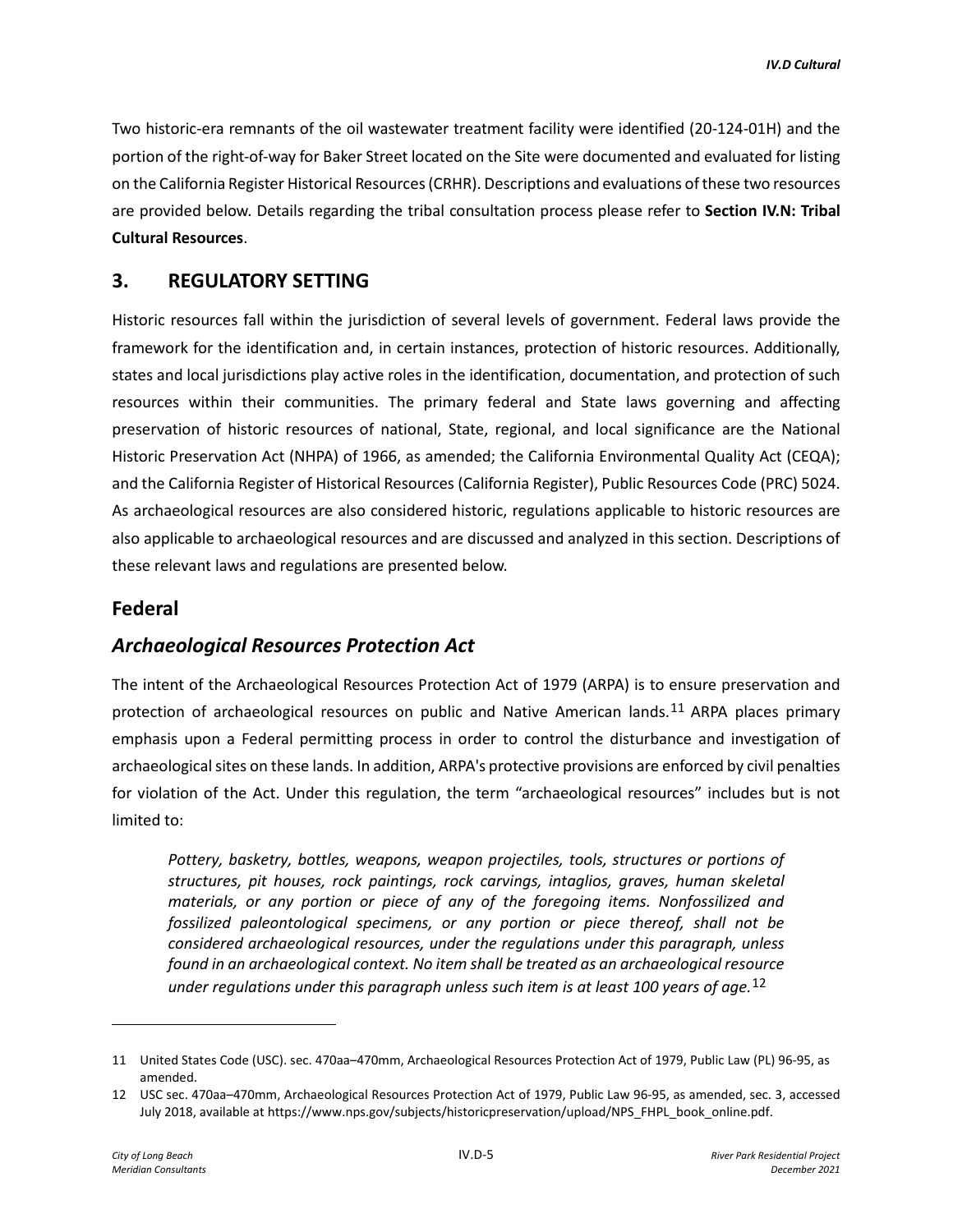ARPA mandates consultation procedures before initiation of archaeological research on Native American lands or involving Native American archaeological resources. Section 4(c) requires Native American tribes be notified of possible harm to, or destruction of, sites having religious or cultural significance to that group. The Federal land manager must notify affected tribes before issuing the permit for archaeological work. Section (g)(2) specifies that permits to excavate or remove archaeological resources from Indian lands require consent of the Native American or Native American tribe owning or having jurisdiction over such lands. The permit, it is also stipulated, must include such terms and conditions as may be requested by the affected Native Americans.

Concerning the custody of archaeological resources, ARPA stipulates that any exchange or ultimate disposition of archaeological resources excavated or removed from Native American lands must be subject to the consent of the Native American or Native American tribe that owns or has jurisdiction over such lands.

# *National Historic Preservation Act*

The 1966 NHPA authorized formation of the National Register of Historic Places (National Register) and coordinates public and private efforts to identify, evaluate, and protect the nation's historic and archaeological resources.<sup>[13](#page-5-0)</sup> Buildings, districts, sites, and structures may be eligible for listing in the National Register if they possess significance at the national, State, or local level in American history, culture, architecture, or archaeology and, in general, are more than 50 years old.

Section 106 (Protection of Historic Properties) of the NHPA requires federal agencies to take into account the effects of their undertakings on historic properties. A Section 106 Review refers to the federal review process designed to ensure that historic properties are considered during federal project planning and implementation. The Advisory Council on Historic Preservation (ACHP), an independent federal agency, administers the review process, with assistance from the State Historic Preservation Offices (SHPOs). If any impacts are identified, the agency undergoing the project must identify the appropriate SHPO to consult with during the process.

# *National Register of Historic Places*

The National Register was established by the NHPA, as "an authoritative guide to be used by Federal, State, and local governments, private groups and citizens to identify the Nation's cultural resources and to

<span id="page-5-0"></span><sup>13</sup> National Historic Preservation Act of 1966 amend thru 1992, Public Law. Approved October 15, 1966 (Public Law 89-665; 80 STAT.915; 16 U.S.C. 470) as amended by Public Law 91-243, Public Law 93-54, Public Law 94-422, Public Law 94-458, Public Law 96-199, Public Law 96-244, Public Law 96-515, Public Law 98-483, Public Law 99-514, Public Law 100-127, and Public Law 102-575)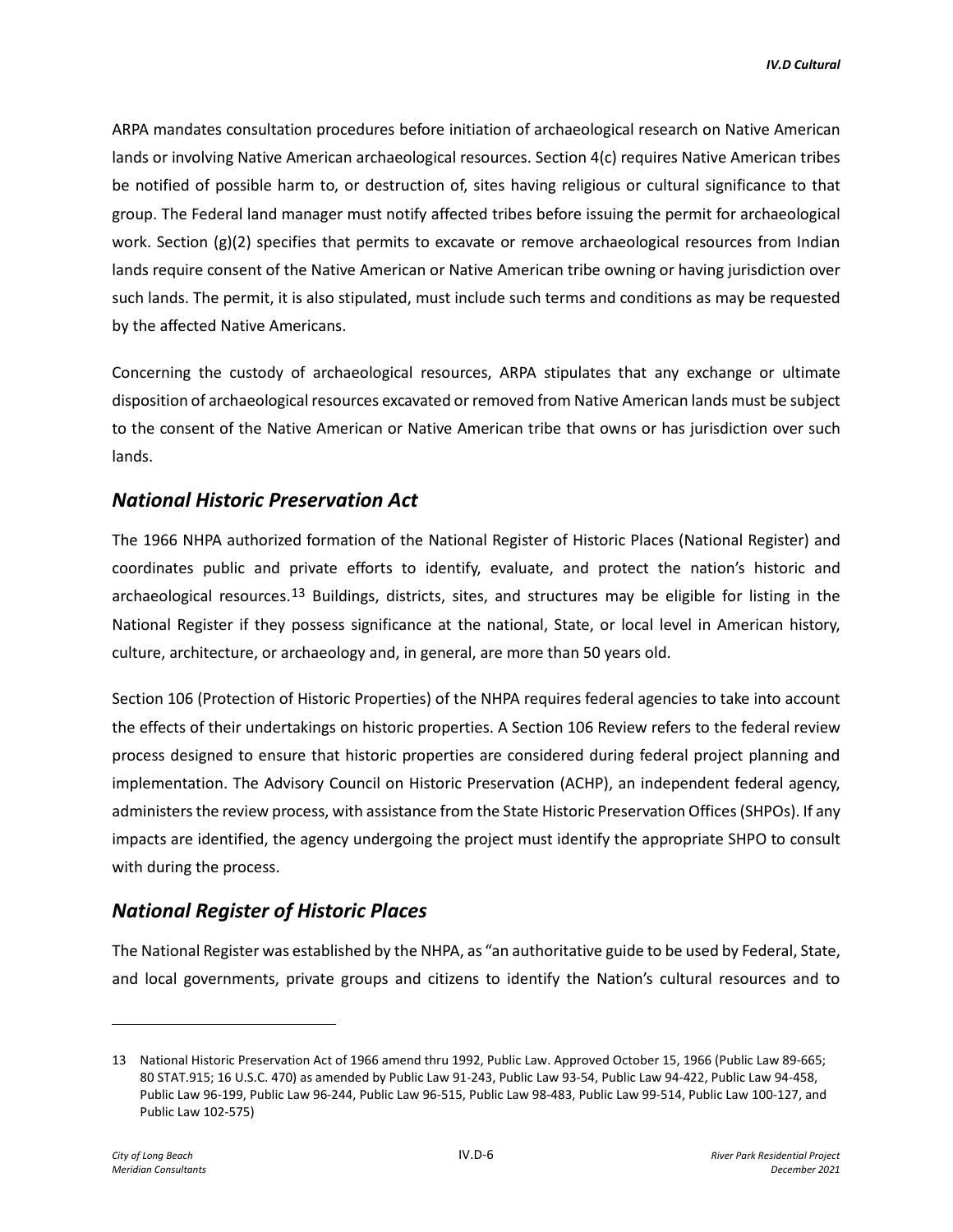indicate what properties should be considered for protection from destruction or impairment."<sup>[14](#page-6-0)</sup> The National Register recognizes properties that are significant at the national, State, and/or local levels.

# *Paleontological Resources Preservation Act*

In 2009, the Paleontological Resources Preservation Act (PRPA) became law when President Barack Obama signed the Omnibus Public Land Management Act of 2009, Public Law 111-011.<sup>[15](#page-6-1)</sup> The PRPA requires the secretaries of the interior and agriculture to manage and protect paleontological resources on federal land using scientific principles and expertise. The PRPA includes specific provisions addressing management of these resources by federal agencies. It provides authority for the protection of paleontological resources on federal lands, including criminal and civil penalties for fossil theft and vandalism. The PRPA only applies to federal lands and does not affect private lands.

#### **State**

# *California Public Resources Code*

Archaeological, paleontological, and historical sites are protected pursuant to a wide variety of State policies and regulations enumerated under the PRC. In addition, cultural and paleontological resources are recognized as a nonrenewable resource and, therefore, receive protection under the PRC and CEQA.

As part of the determination made pursuant to PRC Section 21080.1, the lead agency shall determine whether the project may have a significant effect on archaeological resources (PRC Section 21083.2). PRC Section 21083.2(b) provides the following guidance on how to mitigate or avoid the significant effects that a project may have on unique archeological resources, stating:

*If it can be demonstrated that a project will cause damage to a unique archaeological*  resource, the lead agency may require reasonable efforts to be made to permit any or all *of these resources to be preserved in place or left in an undisturbed state. Examples of that treatment, in no order of preference, may include, but are not limited to, any of the following:* 

- *1. Planning construction to avoid archaeological sites.*
- *2. Deeding archaeological sites into permanent conservation easements.*
- *3. Capping or covering archaeological sites with a layer of soil before building on the Sites.*
- *4. Planning parks, greenspace, or other open space to incorporate archaeological sites.*

<span id="page-6-0"></span><sup>14</sup> Code of Federal Regulations (CFR), pt. 60.2.

<span id="page-6-1"></span><sup>15</sup> PL 111-011, tit. VI, subtit. D on Paleontological Resources Preservation (known by its popular name, the Paleontological Resources Preservation Act) (123 Stat. 1172; 16 USC 470aaa).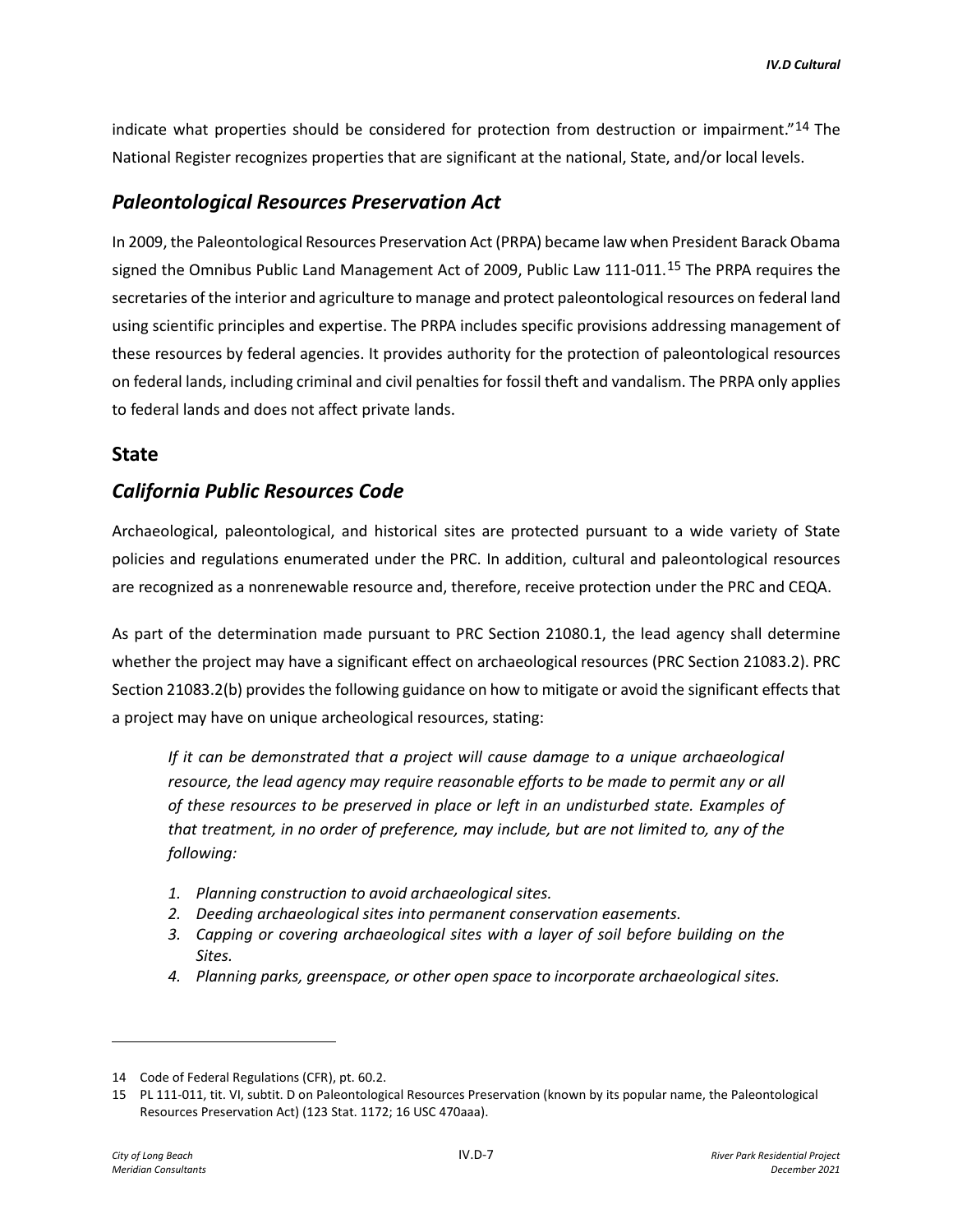As defined within PRC Section 21083.2(g), "unique archaeological resource" means an archaeological artifact, object, or site about which it can be clearly demonstrated that, without merely adding to the current body of knowledge, there is a high probability that it meets any of the following criteria:

- *1. Contains information needed to answer important scientific research questions and that there is a demonstrable public interest in that information.*
- *2. Has a special and particular quality such as being the oldest of its type or the best available example of its type.*
- *3. Is directly associated with a scientifically recognized important prehistoric or historic event or person.*

As defined in PRC Section 21083.2(h), "nonunique archaeological resource" means an archaeological artifact, object, or site that does not meet the criteria in subdivision (g). A nonunique archaeological resource need be given no further consideration other than the simple recording of its existence by the lead agency if it so elects. Pursuant to PRC Section 21083.2(i), as part of conditions imposed for mitigation, a lead agency may make provisions for archaeological sites accidentally discovered during construction. These provisions may include an immediate evaluation of the find. If the find is determined to be a unique archaeological resource, contingency funding, and a time allotment sufficient to allow recovering an archaeological sample or to employ one of the avoidance measures may be required under the provisions set forth in this section. Construction work may continue on other parts of the building site while archaeological mitigation takes place.

If additional archaeological resources are discovered during excavation, grading, or construction activities, work shall cease in the area of the find until a qualified archaeologist has evaluated the find in accordance with federal, State, and local guidelines, including those set forth in PRC Section 21083.2.

Personnel of the proposed Project shall not collect or move any archaeological materials and associated materials. Construction activity may continue unimpeded on other portions of the Project Site. The found deposits would be treated in accordance with federal, State, and local guidelines, including those set forth in PRC Section 21083.2:

- Distinctive features, finishes, and construction techniques or examples of skilled craftsmanship which characterize an historic property shall be preserved.
- Deteriorated historic features shall be repaired rather than replaced. Where the severity if deterioration requires replacement of a distinctive historic feature, the new feature shall match the old in design, color, texture, and other visual qualities, and where possible, materials. Replacement of missing features shall be substantiated by documentary, physical, or pictorial evidence.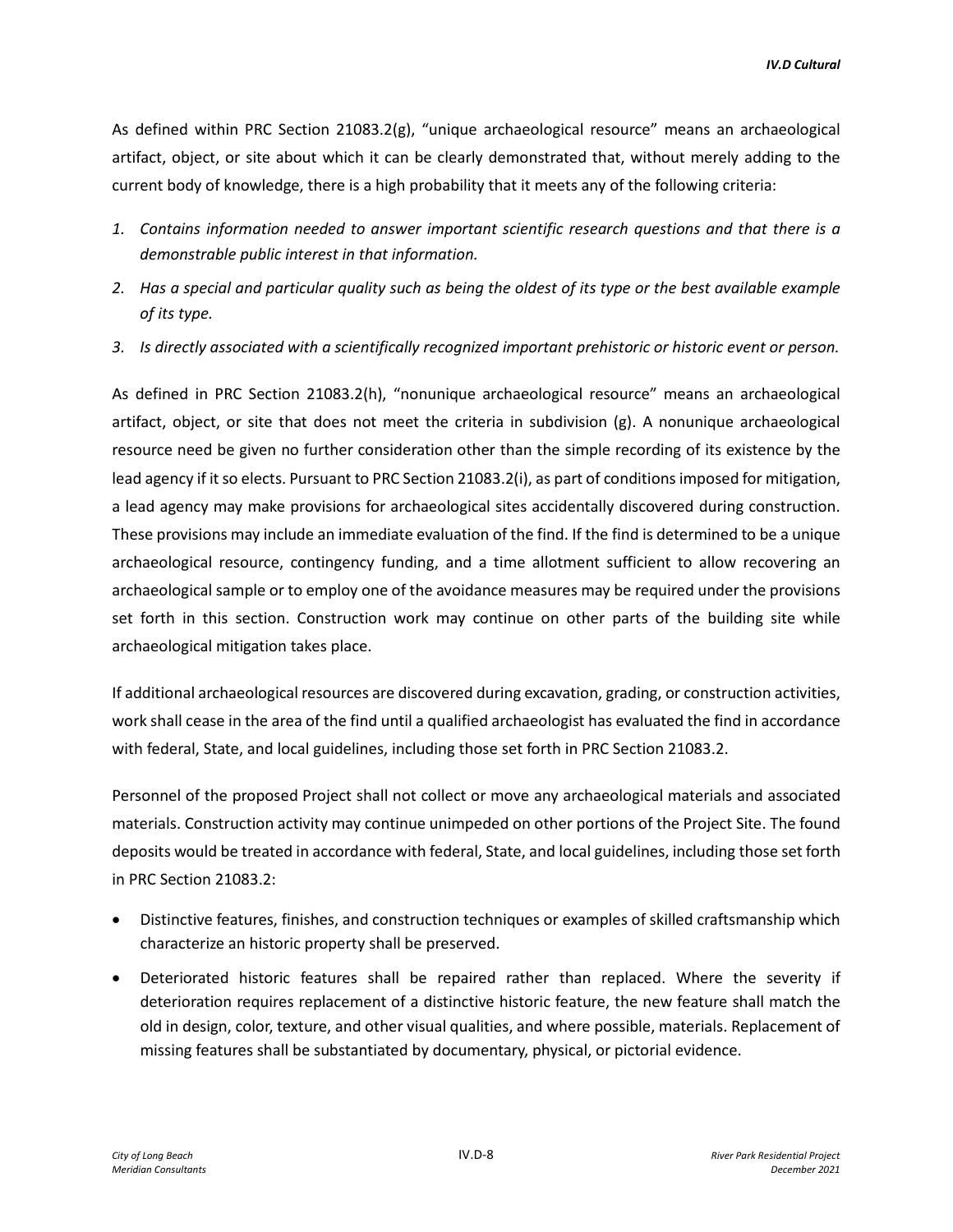- Chemical or physical treatments, such as sandblasting, that cause damage to historic materials shall not be used. The surface cleaning of structures, if appropriate, shall be undertaken using the gentlest means possible.
- Significant archaeological resources affected by a project shall be protected and preserved. If such resources must be disturbed, mitigation measures shall be undertaken.
- New additions, exterior alterations, or related new construction shall not destroy historic materials that characterize the property. The new work shall be differentiated from the old and shall be compatible with the massing, size, scale, and architectural features to protect the historic integrity of the property and its environment.
- New additions and adjacent or related new construction shall be undertaken in such a manner that if removed in the future, the essential form and integrity of the historic property and its environment would be unimpaired.

State regulations mandate protection of paleontological resources on public lands, and CEQA requires evaluation of impacts to paleontological sites. Paleontological resources are also subject to certain State regulations for historical resources. Appendix G of the CEQA Guidelines provides guidance relative to significant impacts on paleontological resources, indicating that a project would have a significant impact on paleontological resources if it were to disturb or destroy a unique paleontological resource or site or unique geologic feature. Section 5097.5 of the PRC specifies that any unauthorized removal of paleontological remains is a misdemeanor. Further, California Penal Code Section 622.5 sets the penalties for the unlawful damage or removal of paleontological resources.

# *California Register Historical Resources*

The California Register is the authoritative guide to the State's significant archaeological and historical resources.[16](#page-8-0) It closely follows the eligibility criteria of the National Register but deals with State- and locallevel resources. The California Register serves to identify, evaluate, register, and protect California's historical resources. For purposes of CEQA, a historical resource is any building, site, structure, object, or historic district listed in or eligible for listing in the California Register (PRC, Section 21084.1). As stated in the PRC, a resource is considered eligible for listing in the California Register if it meets any of the following criteria:

*a. Is associated with events that have made a significant contribution to the broad patterns of California's history and cultural heritage.* 

<span id="page-8-0"></span><sup>16</sup> State of California, Office of Historic Preservation, California Historical Resources, https://ohp.parks.ca.gov/listedresources.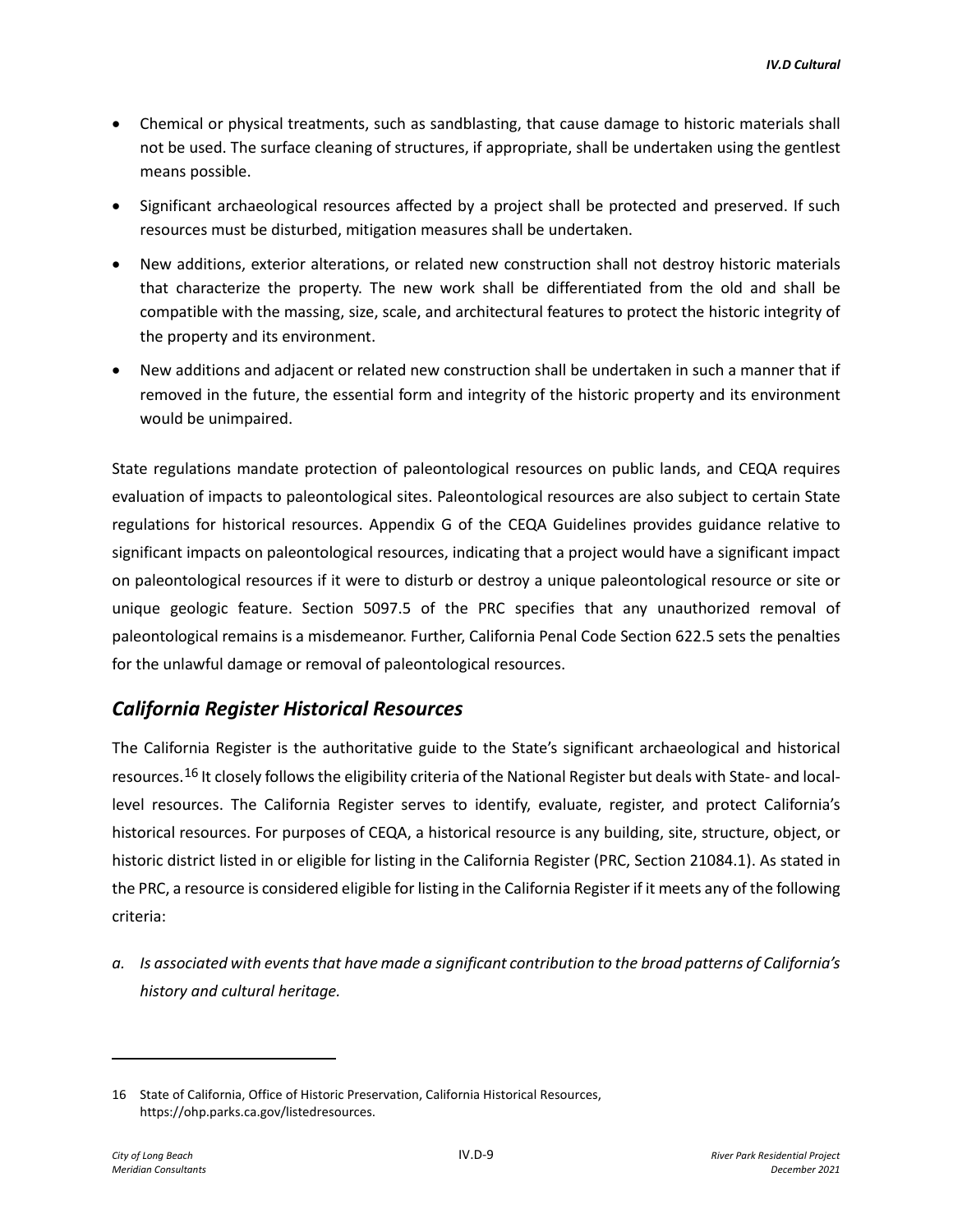- *b. Is associated with the lives of persons important in our past.*
- *c. Embodies the distinctive characteristics of type, period, region, or method of construction, or represents the work of an important creative individual, or possesses high artistic values.*
- *d. Has yielded, or may be likely to yield, information important in prehistory or history [Public Resources Code Section 5024.1(c)].*[17](#page-9-0)

Historical resources meeting one or more of the criteria listed above are eligible for listing in the California Register. In addition to significance, resources must have integrity for a period of significance—the date or span of time within which significant events transpired or significant individuals made important contributions. Important archaeological resources are required to be at least 50 years old to be considered. "Integrity is the authenticity of a historical resource's physical identity evidenced by the survival of characteristics that existed during the resource's period of significance." Simply put, resources must "retain enough of their historic character or appearance to be recognizable as historical resources and to convey the reasons for their significance."[18](#page-9-1)

CEQA also requires the lead agency to consider whether there is a significant effect on unique archaeological resources that are not eligible for listing in the California Register. As defined in CEQA, a unique archaeological resource is:

*An archaeological artifact, object, or site about which it can be clearly demonstrated that, without merely adding to the current body of knowledge, there is a high probability that it meets any of the following criteria:* 

- *1. Contains information needed to answer important scientific research questions and that there is a demonstrable public interest in that information.*
- *2. Has a special and particular quality such as being the oldest of its type or the best available example of its type.*
- *3. Is directly associated with a scientifically recognized important prehistoric or historic event or person.*

If an archaeological resource is found eligible for listing in the California Register, then it is considered under CEQA to be a historic resource that needs to be protected. This may also apply to unique archaeological resources. If a historic resource may be impacted by activity, under CEQA, avoidance and preservation in place is the preferred alternative. If that is not possible, then a data recovery plan will need to be created and enacted to lessen impacts to the environment to a less than significant level. If the

<span id="page-9-0"></span><sup>17</sup> Public Resources Code (PRC), Division 5. Parks and Monuments[5001 - 5873], "CHAPTER 1. State Parks and Monuments," Article 2. Historical Resources (5024.1).

<span id="page-9-1"></span><sup>18</sup> Secretary of the Interior's Standards and Guidelines, Archeology and Historic preservation. 1983.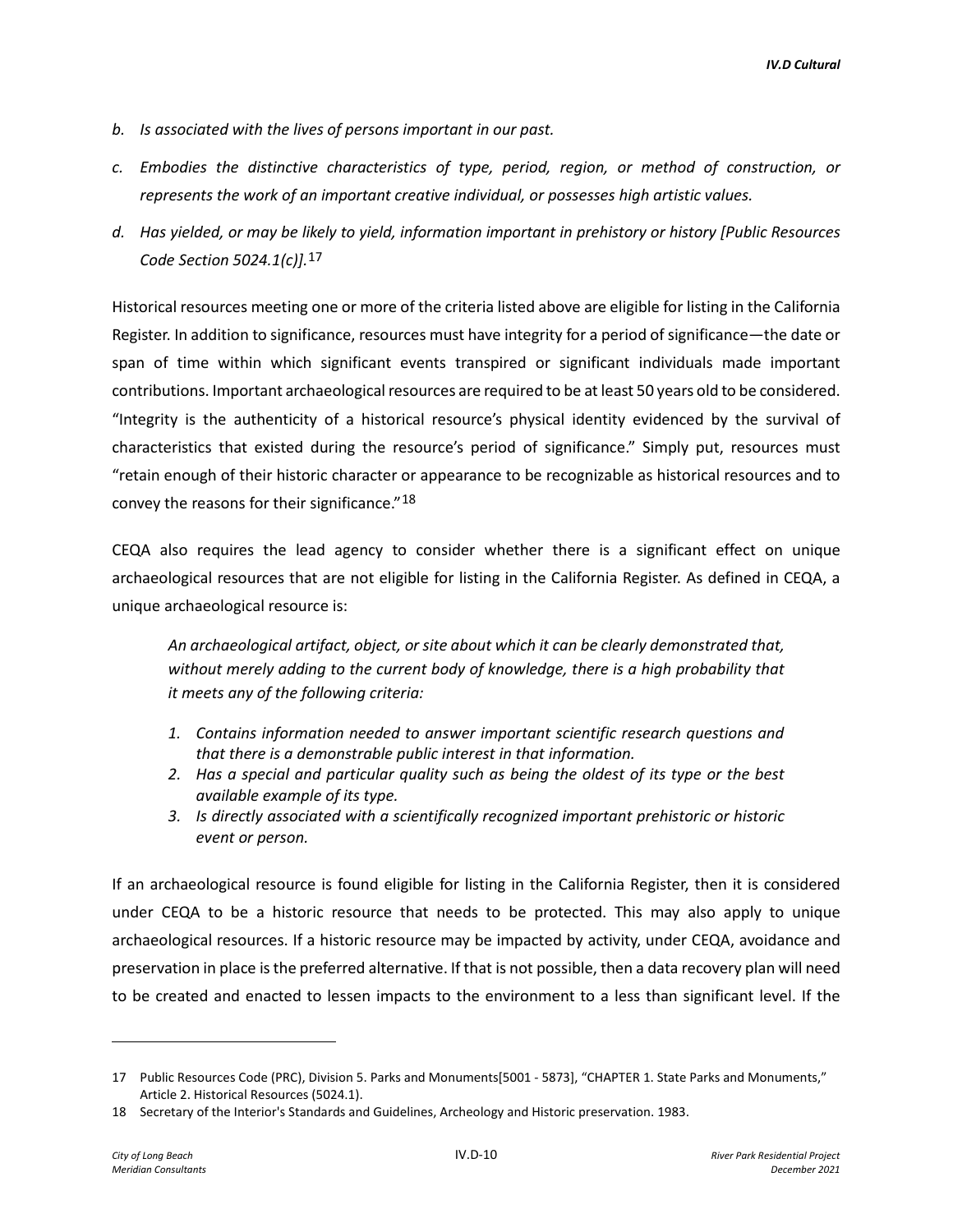archaeological resource is not eligible for listing in the California Register, and it is not a unique archaeological resource, then no further action is required to protect or mitigate possible impacts to it.

# *California Environmental Quality Act*

CEQA and the CEQA Guidelines have specific provisions relating to the evaluation of a project's impact on historical and unique archaeological resources. PRC Section 21084.1 and Section 15064.5 of the CEQA Guidelines together establish the prevailing test for determining whether a resource can or must be considered a historical resource under CEQA.

First, a resource is considered a historical resource for purposes of CEQA if it is listed or "deemed eligible for listing" in the California Register by the State Historical Resources Commission (SHRC).<sup>[19](#page-10-0)</sup> Second, it will be considered a historical resource, based on a presumption of significance, if it is either (1) listed in a local register of historic resources as defined in PRC Section 5010.1.4, or (2) identified in a local survey of historic resources meeting the criteria set forth in PRC Section 5024.1.5. If a resource meets either of these criteria, the lead agency must treat the resource as historically significant unless the "preponderance of the evidence" indicates that the resource is not historically significant. Third, a lead agency may find a resource to be a historical resource even though it is not formally listed in the California Register, listed in a local register, or identified in a local survey.<sup>[20](#page-10-1)</sup> Any such determination must be based on substantial evidence in light of the whole record.

CEQA also provides further guidance with respect to historical resources of an archeological nature and unique archaeological resources. A unique archeological resource is defined in PRC Section 21083.2(g) as:

*[A]n archaeological artifact, object or site about which it can be clearly demonstrated that, without merely adding to the current body of knowledge, there is a high probability that it meets any of the following criteria: (1) contains information needed to answer important scientific research questions and that there is a demonstrable public interest in that information, (2) has a special and particular quality such as being the oldest of its type or best available example of its type, and (3) is directly associated with a scientifically recognized important prehistoric or historic event or person.* 

According to the CEQA Guidelines Section 15064.5(b): "A project with an effect that may cause a substantial adverse change in the significance of an historical resource is a project that may have

<span id="page-10-0"></span><sup>19</sup> PRC sec. 21084.1 and 15064.5

<span id="page-10-1"></span><sup>20</sup> PRC sec. 21084.1; sec. 15064.5(a)(3)(4)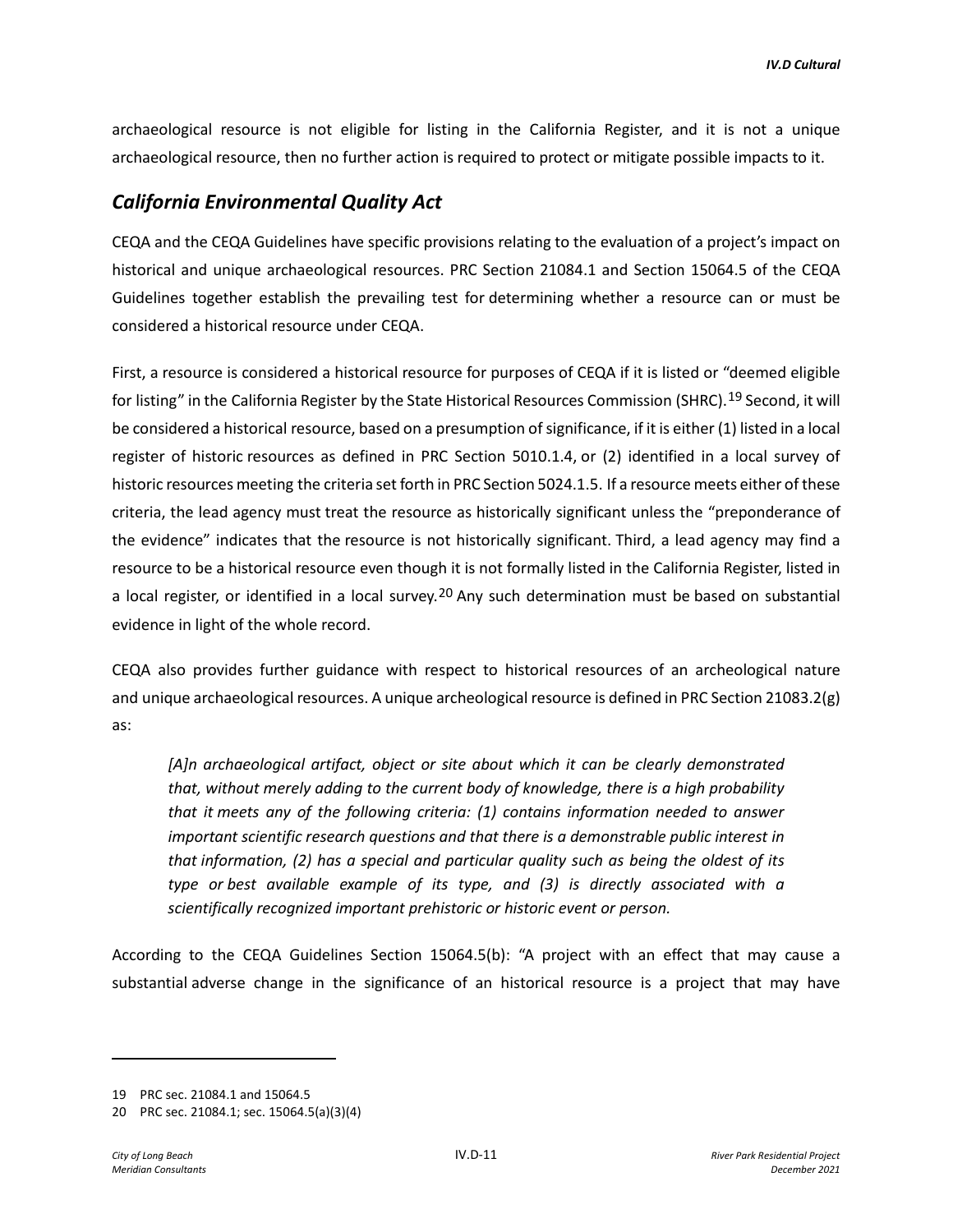a significant effect on the environment." This section of the guidelines defines historical resources as including both the built environment and archaeological resources.

A substantial adverse change is defined in the CEQA Guidelines Section 15064.5(4)(b)(1), as "physical demolition, destruction, relocation, or alteration of the resource or its immediate surroundings such that the significance of an historical resource would be materially impaired." The significance of an historical resource is materially impaired, according to the CEQA Guidelines Section 15064.5(4)(b)(2), when a project:

- *a. Demolishes or materially alters in an adverse manner those physical characteristics of an historical resource that convey its historical significance and that justify its inclusion in, or eligibility for, inclusion in the California Register of Historical Resources; or*
- *b. Demolishes or materially alters in an adverse manner those physical characteristics that account for its inclusion in a local register of historical resources pursuant to Section 5020.1(k) of the Public Resources Code or its identification in an historical resources survey meeting the requirements of Section 5024.1(g) of the Public Resources Code, unless the public agency reviewing the effects of the project establishes by a preponderance of the evidence that the resource is not historically or culturally significant; or*
- *c. Demolishes or materially alters in an adverse manner those physical characteristics of an historical resource that convey its historical significance and that justify its eligibility for inclusion in the California Register of Historical Resources as determined by a lead agency for purposes of CEQA.*

The CEQA Guidelines provide that "generally," a project that follows the Secretary's Standards "shall be considered as mitigated to a level of less than a significant impact on the historical resource."

At the same time, however, a failure to precisely conform to the Secretary's Standards in all respects does not necessarily mean that a project necessarily has a significant adverse impact on historical resources. There are circumstances where a project impacting historical resources may fail to conform to the Secretary's Standards, and yet the lead agency can conclude based on substantial evidence that the overall impact is insignificant because the project does not "materially impair" the historical resource within the meaning of Section 15064.5(b).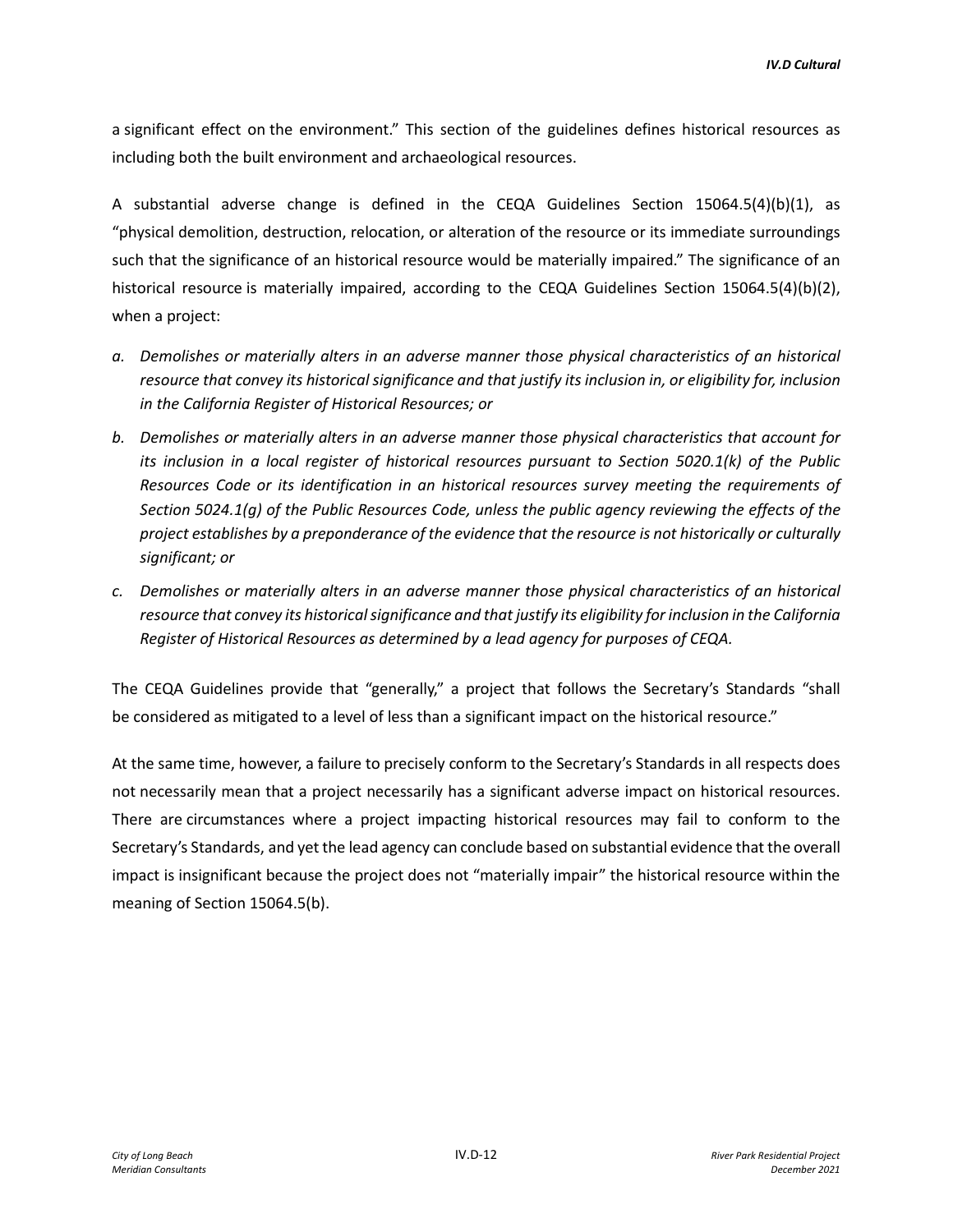CEQA Guidelines Section 15064.5 subsection (c) addresses impacts on archaeological sites. That section provides as follows:

- *1. When a project will impact an archaeological site, a lead agency shall first determine whether the Site is an historical resource, as defined in subsection (a).*
- *2. If a lead agency determines that the archaeological site is an historical resource, it shall refer to the provisions of Section 21084.1 of the Public Resources Code and this section, Section 15126.4 of the Guidelines, and the limits contained in Section 21083.2 of the Public Resources Code do not apply.*
- *3. If an archaeological site does not meet the criteria defined in subsection (a) but does meet the definition of a unique archaeological resource in Section 21083.2 of the Public Resources Code, the Site shall be treated in accordance with the provisions of Section 21083.2. The time and cost limitations described in Public Resources Code Section 21083.2 (c–f) do not apply to surveys and site evaluation activities intended to determine whether the project location contains unique archaeological resources.*

For historical resources of an archaeological nature,

*Preservation in place is the preferred manner of mitigating impacts to archaeological sites.*.. *When recovery through excavation is the only feasible mitigation, a data recovery plan, which makes provisions for adequately recovering the scientifically consequential information from and about the historical resource, shall be prepared and adopted prior to any excavation being undertaken.*[21](#page-12-0)

In practice, the California Office of Historic Preservation (OHP) has consistently determined that excavation, coupled with implementation of a data recovery plan, does not result in a significant environmental impact on a historical resource of an archaeological nature.

If a project would cause "damage to a unique archaeological resource, the lead agency may require reasonable efforts to be made to permit any or all of these resources to be preserved in place or left in an undisturbed state...To the extent that unique archaeological resources are not left in an undisturbed state, mitigation measures shall be required as provided in this subdivision."[22](#page-12-1) CEQA Guidelines Section 15064.5(f) provides that "a lead agency should make provisions for historical or unique archaeological resources accidentally discovered during construction."

CEQA Guidelines Section 15064.5(d) specifies a process for evaluating human remains, and this issue is identified on the CEQA Checklist as an issue for evaluation in environmental documents. In addition,

<span id="page-12-0"></span><sup>21</sup> CEQA Guidelines sec. 15126.4(b)(3)(A).

<span id="page-12-1"></span><sup>22</sup> PRC sec. 21083.2(b) and (c)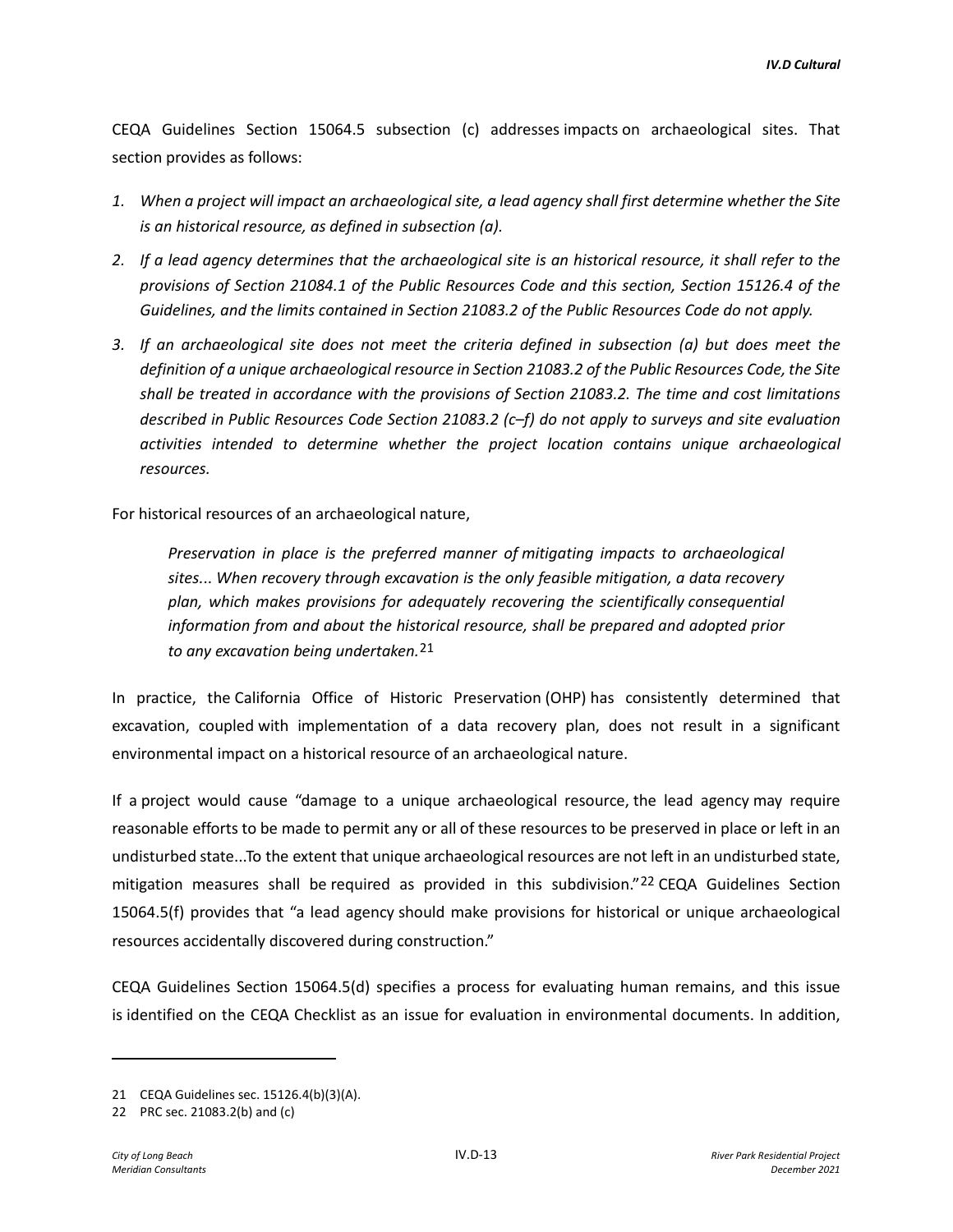the CEQA Checklist identifies the presence of paleontological resources as an environmental concern that needs to be considered.

# *State Health and Safety Codes*

If human remains are encountered unexpectedly during implementation of a project, State Health and Safety Code Section 7050.5 requires that no further disturbance shall occur until the County Coroner has made the necessary findings as to origin and disposition pursuant to PRC Section 5097.98.<sup>[23](#page-13-0)</sup>

If the remains are determined to be of Native American descent, the following procedure must be observed:

- *a. The immediate vicinity must be secured according to generally accepted cultural or archaeological standards* or *practices.*
- *b. The coroner has 24 hours to notify the NAHC.*
- *c. The NAHC shall then identify the person(s) thought to be the Most Likely Descendent (MLD). The MLD may, with the permission of the Project Applicant, inspect the Site of the discovery of the Native American remains and may recommend means for treating or disposing, with appropriate dignity, the human remains and any associated grave goods.*
- *d. The MLD shall complete their inspection and make their recommendation within 48 hours of being granted access by the Project Applicant to inspect the discovery. The recommendation may include the scientific removal and nondestructive analysis of human remains and items associated with Native American burials. The area must not be damaged or disturbed by further development activity until the Applicant has discussed and conferred with the MLD regarding their recommendations, if applicable, taking into account the possibility of multiple human remains.*
- *e. If the Project Applicant or his or her authorized representative rejects the recommendation of the MLD, the Project Applicant of MLD may request mediation per Subdivision (k) of PRC Section 5097.94.*
- *f. If the NAHC is unable to identify an MLD, or the MLD identified fails to make a recommendation, or the mediation provided for in Subdivision (k) of PRC Section 5097.94, if invoked, fails to provide reasonable treatment, then the human remains and items associated with Native American human remains must be interred with appropriate dignity on the property in a location not subject to further and future subsurface disturbance.*

<span id="page-13-0"></span><sup>23</sup> California Health and Safety Code, sec. 7050.5 and 5097.98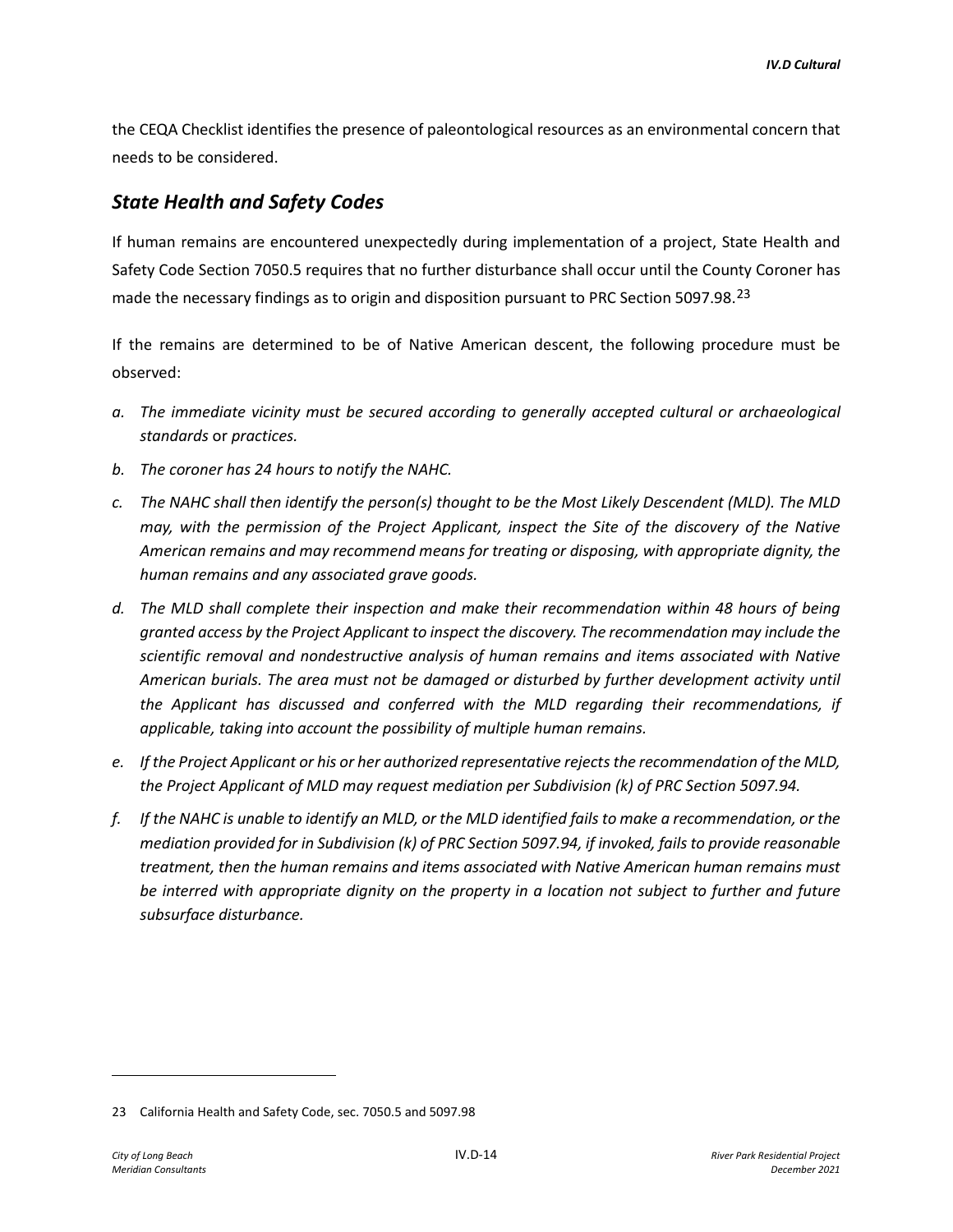## **Local**

# *City of Long Beach General Plan*

The following Elements, and the relevant goals and policies applies to cultural resources within the City.

#### **Historic Preservation Element**

- **Goal 1** : Maintain and support a comprehensive, citywide historic preservation program to identify and protect Long Beach's historic cultural, and archaeological resources.
	- **Policy 1.1:** The City shall comply with City, State, and Federal historic preservation regulations to ensure adequate protection of the City's cultural, historic, and archaeological resources
	- **Policy 1.2:** The City shall maintain its status as a Certified Local Government (CLG) and ensure that CLG requirements are implemented as the key components of the City's historic preservation program.
	- **Policy 1.4:** The City shall use public input to help shape the historic preservation program.
- **Goal 2**: Protect historic resources from demolition and inappropriate alterations through the use of the City's regulatory framework, technical assistance, and incentives.
	- **Policy 2.4:** The City shall ensure compliance of all historic preservation, redevelopment, and new construction projects with the California Environmental Quality Act (CEQA) and Section 106 of the National Historic Preservation Act.
	- **Policy 2.5:** The City shall enforce historic preservation codes and regulations.
	- **Policy 2.6:** The City shall implement and promote incentives for historic preservation.
	- **Policy 2.7:** The City shall encourage and support public, quasi-public, and private entities in local preservation efforts, including the designation of historic resources and the preservation of designated resources.
- Goal 5: **Integrate historic preservation policies into City's community development,** economic development, and sustainable-city strategies.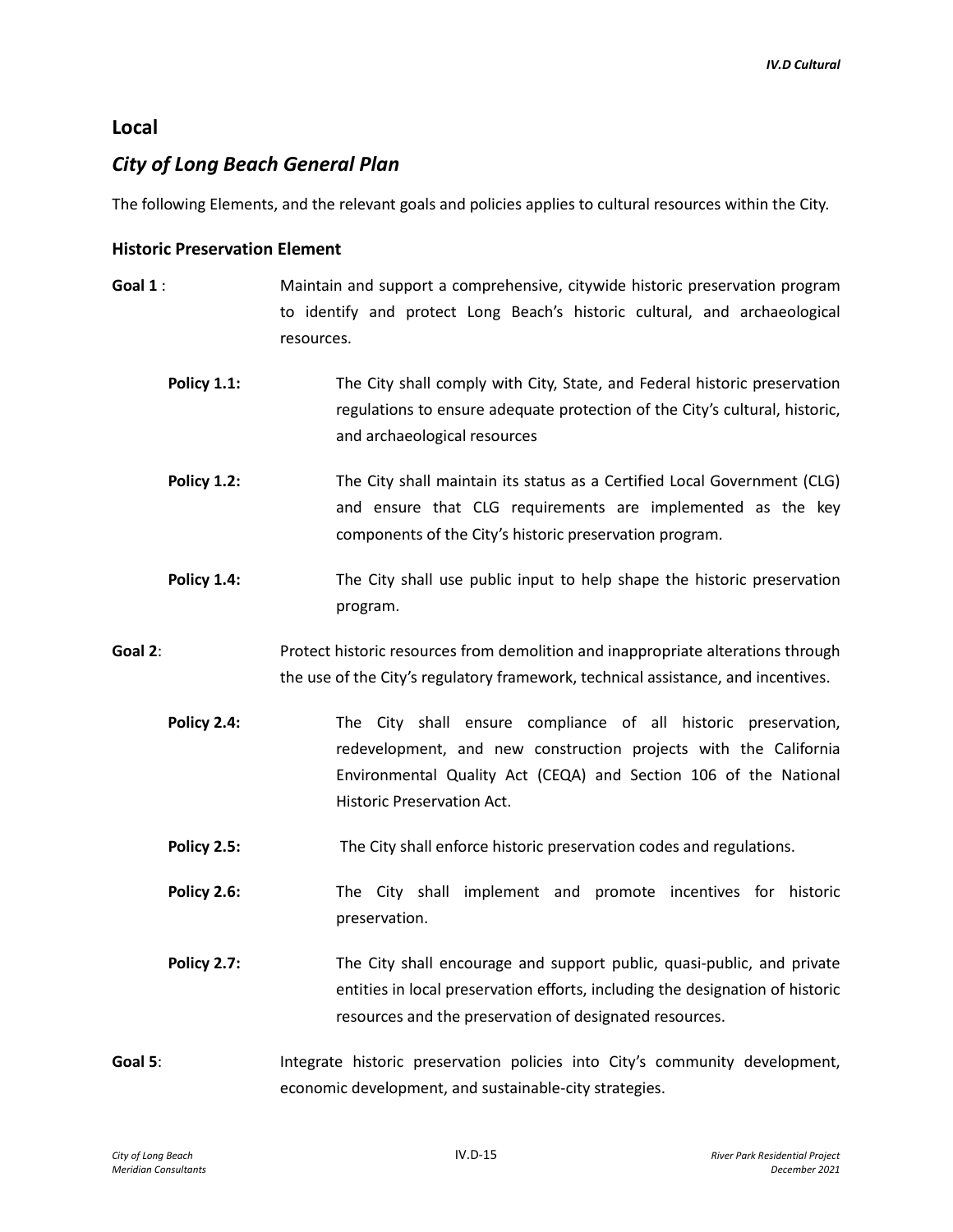| Policy 5.2: | The City shall consider historic preservation as a basis for neighborhood<br>improvement and community development.                                                                |
|-------------|------------------------------------------------------------------------------------------------------------------------------------------------------------------------------------|
| Policy 5.3: | The City shall consider historic preservation goals and policies when<br>community and economic development decisions<br>making<br>and<br>determining sustainable-city strategies. |
| Policy 5.7: | The City shall promote historic preservation as a sustainable land use<br>practice.                                                                                                |

# *The Long Beach Municipal Code*

The Long Beach Municipal Code (LBMC) Chapter 2.63 Cultural Heritage Commission, includes provisions to ensure the recognition, preservation, protection, and use of cultural resources are necessary to the health, property, social and cultural enrichment, and general welfare of the people. The City's Cultural Heritage Ordinance is designed to protect districts, buildings, structures, natural features, works of art, signs and other objects that are reminders of the past. The ordinance is structured to address the particular needs and resources within a community. It also establishes procedures for the designation of landmarks:

- A. It is associated with events that have made a significant contribution to the broad patterns of the City's history; or
- B. It is associated with the lives of person significant in the City's past; or
- C. It embodies the distinctive characteristics of a type, period, or method of construction, or it represents the work of a master or it possesses high artistic value; or
- D. It has yielded, or may likely to yield, information important in prehistory or history.

# **4. ENVIRONMENTAL IMPACTS**

## *Thresholds of Significance*

To assist in determining whether the proposed Project would have a significant effect on the environment, the City finds the proposed Project may be deemed to have a significant impact related to cultural resources if it would:

| <b>Threshold CUL-1:</b> | Cause a substantial adverse change in the significance of a historical resource<br>pursuant to $§$ 15064.5?       |
|-------------------------|-------------------------------------------------------------------------------------------------------------------|
| <b>Threshold CUL-2:</b> | Cause a substantial adverse change in the significance of an archaeological<br>resource pursuant to $\S$ 15064.5? |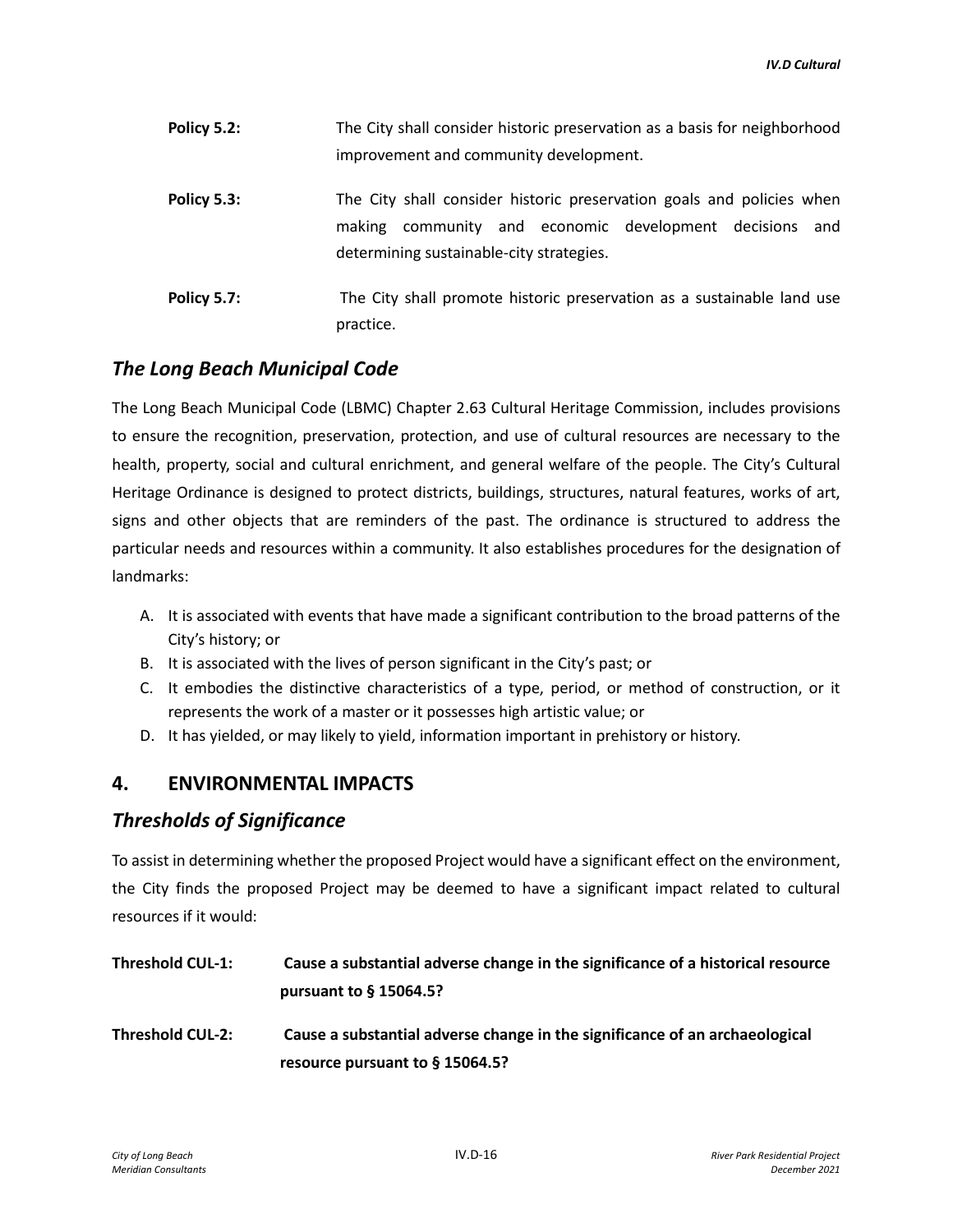# **5. METHODOLOGY**

The analysis in this section addresses potential project impacts relating to cultural resources may be affected by the proposed project. Impacts to cultural resources would be determined by available information through record searches and through on-site field surveys conducted by qualified archeologists and historians. Data and information collected through record searches and field surveys would be analyzed to identify culturally significant resources. Effects of the proposed Project would then be applied to significant cultural resources, if any, to determine the proposed Project impacts on any culturally significant resources.

# **Cultural Resources Inventory**

CEQA Guidelines Section 15064.5 defines a historic resource as one that is: (1) listed in, or determined to be eligible for listing in the California Register of Historical Resources; (2) included in a local register of historical resources (pursuant to PRC Section 5020.1(k)); or (3) identified as significant in an historical resources survey (meeting the criteria in PRC Section 5024.1(g)). Additionally, any object, building, structure, site, area, place, record, or manuscript which a lead agency determines to be historically significant or significant in the architectural, engineering, scientific, economic, agricultural, educational, social, political, military, or cultural annals of California may be considered an historical resource, provided the lead agency's determination is supported by substantial evidence in light of the whole record. Generally, a resource shall be considered "historically significant" by the lead agency if the resource meets the criteria for listing on the California Register of Historical Resources.

As previously mentioned, a cultural resource record search was conducted on February 25<sup>th</sup>, 2020 to determine whether any cultural resources are present within immediate vicinity of the Project Site (**Appendix IV.D.1**). The cultural resources inventory included a literature review by SCCIC at California State University, Fullerton, a search of the California Historic Resource Information System (CHRIS), and a review of the Sacred Lands File (SLF) by the Native American Heritage Commission (NAHC). It also included a review of the Office of Historic Preservation Archaeological Determination of Eligibility and the Office of Historic Preservation Directory of Historic Properties Data File.

An on-site field survey was conducted on March 25, 2021, to assess landforms within the Project Site which would likely contain or exhibit archaeological or historical remains.<sup>[24](#page-16-0)</sup> Cultural resources identified during the survey were recorded on appropriate California Department of Parks and Recreation (DPR)

<span id="page-16-0"></span><sup>24</sup> PaleoWest, Cultural Resource Inventory and Resource Documentation for the Long Beach River Park, April 16, 2021, Appendix 4.D.2.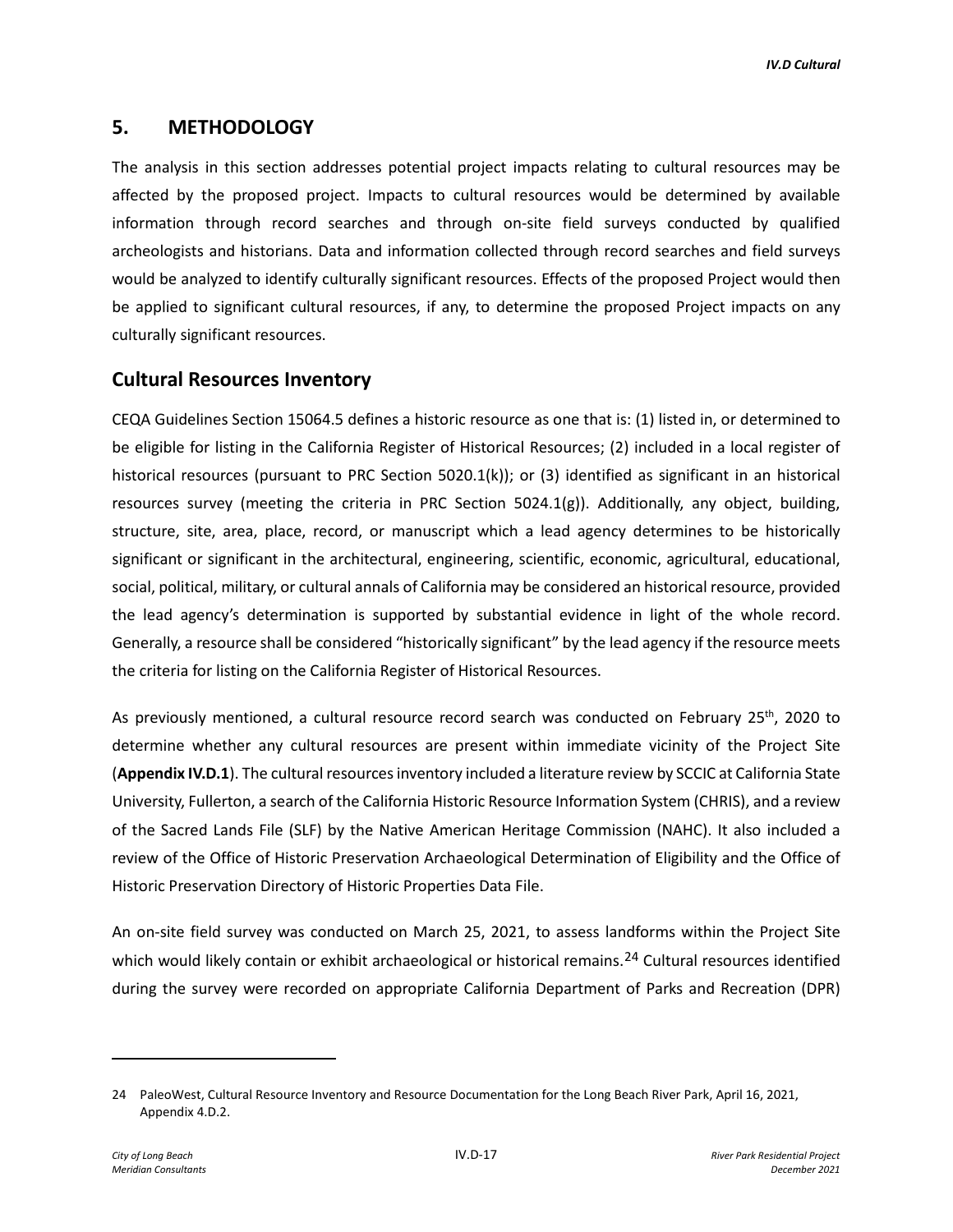Series 523 forms. For the purposes of this study, a cultural resource is defined as any archaeological remains or standing building or structure that is greater than 45 years of age (**Appendix IV.D.2**).

Details regarding the tribal consultation process please refer to **Section IV.M: Tribal Cultural Resources**. Paleontological resources are discussed in **Section IV.F: Geology and Soils**.

#### **6. PROJECT IMPACTS**

# **Threshold IV.CUL-1: Cause a substantial adverse change in the significance of a historical resource pursuant to § 15064.5?**

The Project Site is not identified by the City of Long Beach General Plan Historic Preservation Element as a historical resource and is not in a historic district.<sup>[25](#page-17-0)</sup> Based on a records search conducted by the SCCIC at California State University, Fullerton, included as part of the Cultural Resources Inventory Records Search, no historical or prehistoric resources were identified on or near the Project Site.<sup>[26](#page-17-1)</sup>

The Project Site consists of disturbed vacant land previously used to treat water from oil production in the area and does not contain any existing buildings or structures. Remnants of the water treatment facility previously located on the Project Site and demolished within the last 10 years, remain on the Site.

The Cultural Resources Technical Report and field survey evaluated the historic-era remnants of the oil wastewater treatment facility (20-124-01H) and portion of the right-of-way for Baker Street on the Site which consists of the entire Project Site, for eligibility for listing on the California Register Historical Resources (CRHR). The Project Site consists of the remnants of the wastewater treatment facility that operated on the Project property between 1926 and 1998. The Project Site measures approximately 2,000 by 540 feet and is composed of 12 features that include a platform, cinder block wall, a concrete pump house or valve box, concrete drain and catchment basin, structural foundation, two large basins, two wooden boxes with steel guardrails, a steel guardrail boundary, concrete retaining wall, and a graded pad. No artifacts or other cultural remains of historic age were identified within the Project Site; however, a few pieces of steel pipe were observed. The facility was removed, and bioremediation was initiated on the property in 2004. In 2011, two large concrete-walled skimming basins were removed with those areas subsequently used for the placement of the bioremediation soil. The Project Site has been highly and frequently disturbed by historic and modern urban encroachment, utilities, homeless encampments, and the demolition of the wastewater treatment facility. Portions of the Project Site have also been regularly

<span id="page-17-0"></span><sup>25</sup> City of Long Beach General Plan, Historic Preservation Element, http://www.longbeach.gov/globalassets/lbds/medialibrary/documents/planning/advance/general-plan/final-long-beach-historic-preservation-element\_6-22-2010, accessed May 2020.

<span id="page-17-1"></span><sup>26</sup> PaleoWest, Cultural Resource Inventory for the Long Beach River Park, March 11, 2020, Appendix 4.D.1.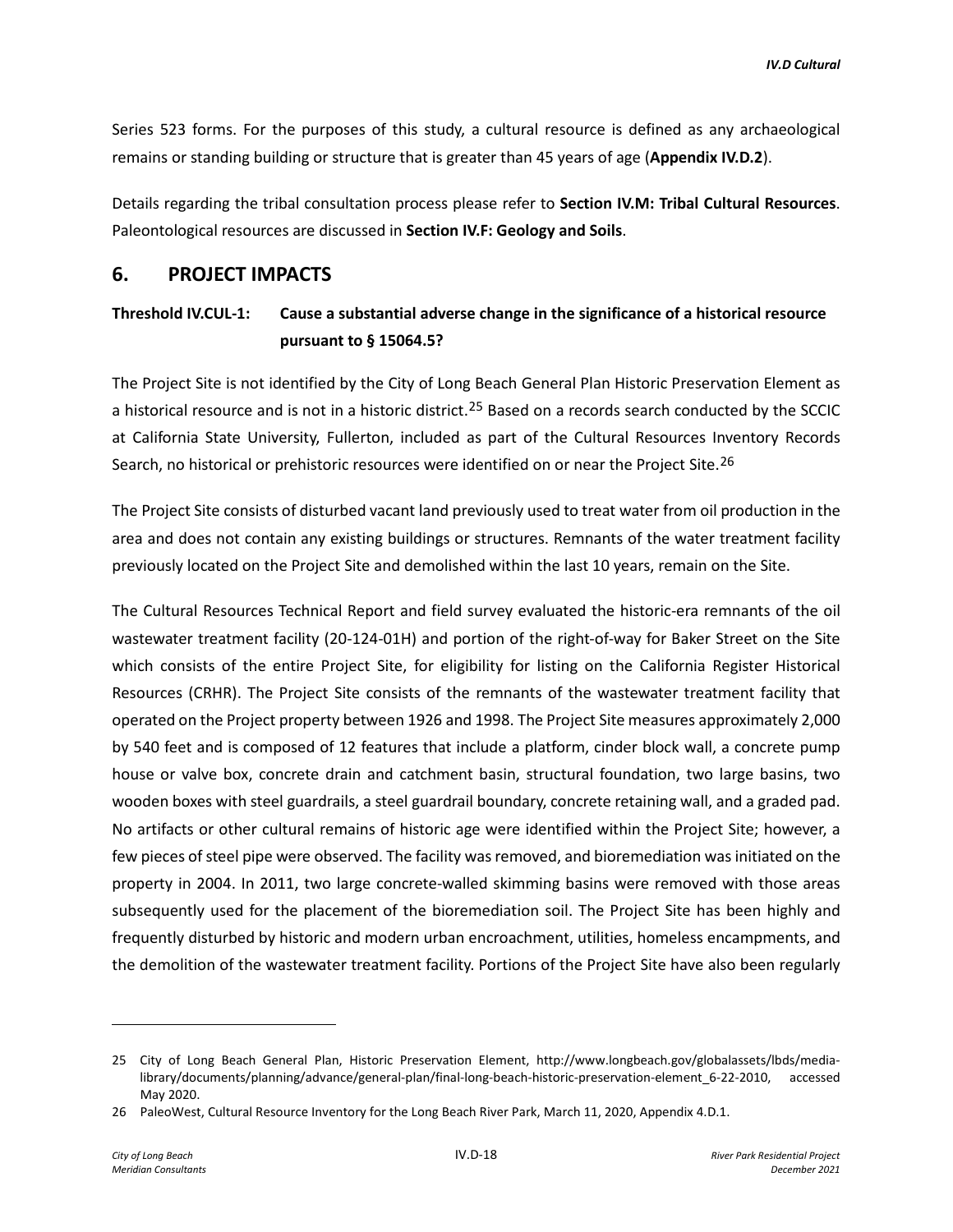tilled in accordance with bioremediation efforts to treat soil contamination. In addition, modern infrastructure was found throughout the Project Site including water and sewer lines and utility poles.

Site 20-124-01H does not meet any criterion for listing in the CRHR. As previously stated, the wastewater collection/treatment facility was in use between 1926 and 1998. While the Project Site is generally associated with the oil exploration and extraction industry in the Long Beach/Signal Hill area, historical research found no evidence to suggest the facility is associated with important events related to the development or operation of the oil industry in the area. Moreover, the Site cannot be linked with any significant persons in history. Thus, it does not appear eligible for listing on the CRHR under Criteria 1 and 2. Much of the facility has been demolished and subject to bioremediation. As a result of these activities, only remnants of the facility are extant on the Project Site. The features that comprise Site 20-124-01H are common to wastewater treatment facilities throughout the Long Beach/Signal Hill area and are of standard design and construction. As such, the Project Site does not exhibit any architectural or engineering merits that would qualify it as significant under Criterion 3. Finally, it was concluded that additional study of these remains would be unlikely to yield significant information on the oil industry in the region. As a result, Site 20-124-01H is recommended not eligible for listing in the CRHR under Criterion 4.

The segment of Baker Street that intersects the current Project area is an asphalt-paved road that is approximately 470 feet long and 19 feet wide. The eastern portion of this segment is paved, while the western half is coarse road base and gravel. The pavement is uneven and contains cracks and ruts. This segment of the street is flanked by vacant lots on the north and south and is restricted with the use of a gate on the eastern edge of the recorded segment. This segment of Baker Street appears to have been in use as early as 1924 and connected to a footbridge that crossed the Los Angeles River to the west. The road appears to have been paved between 1930 and 1949. Currently, the street is in drivable condition though it does not appear to be frequently maintained.

This segment of Baker Street does not appear to meet any criterion for listing in the CRHR. As previously stated, the street was in use as early as 1924 and appears to have provided access to a footbridge over the Los Angeles River; however, there is no apparent association with any significant event in the history of the City of Long Beach or the Los Angeles River. Moreover, the street cannot be linked to any significant persons in history. Thus, it does not appear eligible for listing on the CRHR under Criteria 1 and 2. This segment of the street does not appear to be a major departure from road construction or an impressive or unique feat of engineering. Therefore, the recorded segment of Baker Street does not appear eligible for the CRHR under Criterion 3. Finally, it does it does not have the potential to yield any information important to the study of our local, State, or national history and is therefore not eligible under Criterion 4.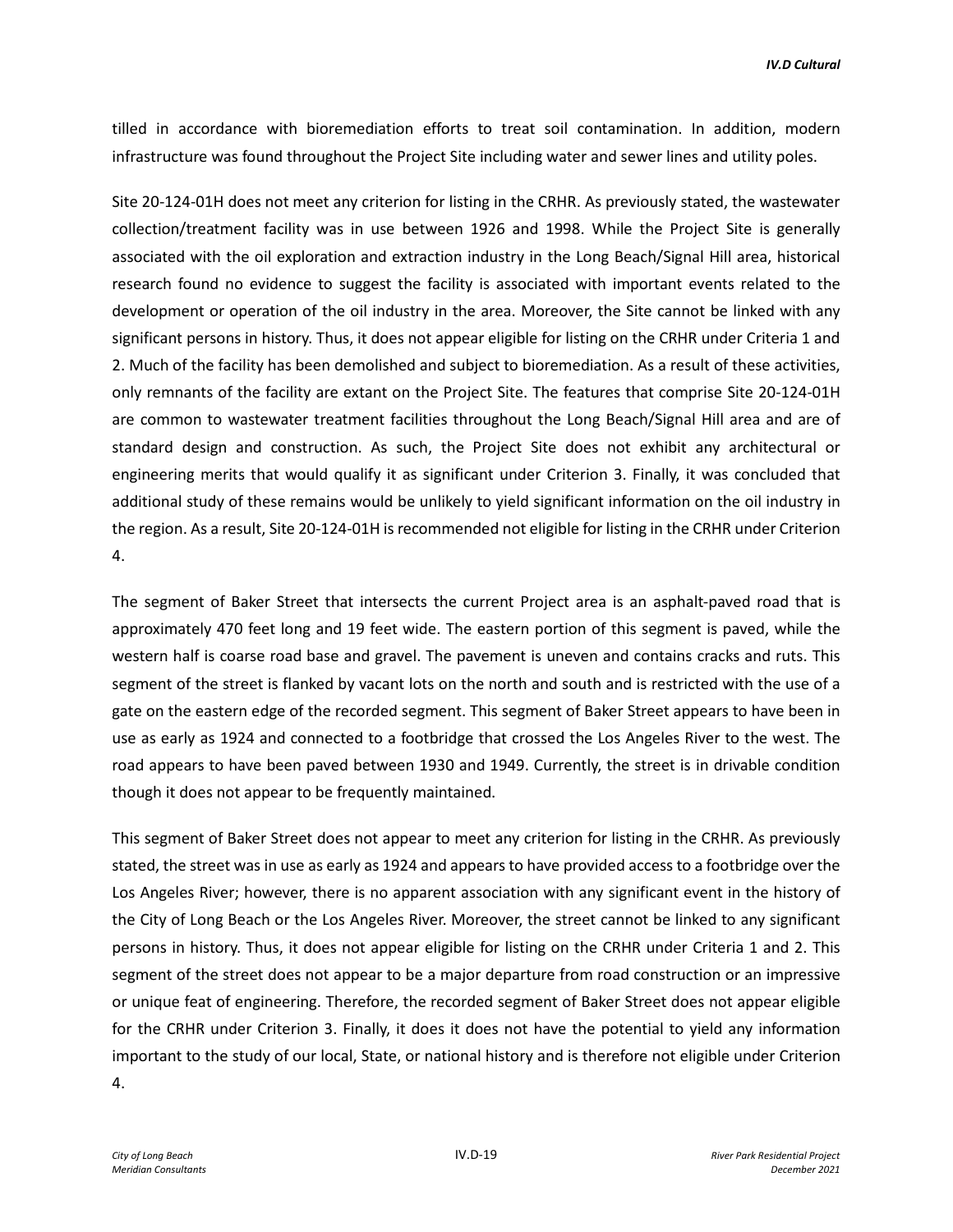Based on the cultural resources inventory search, the cultural resources technical report, and the field survey findings, the remnants of the oil wastewater treatment facility (20-124-01H) and the in-use historical Baker Street roadway were not recommended eligible for listing on the CRHR. As such there are no identified culturally significant resources on or in the vicinity of the Project Site. In addition, the Project Site has been highly and frequently disturbed by the construction, removal, and bioremediation of the wastewater treatment facility. As such, it is unlikely that any intact buried archaeological remains are present within the Project Site. Project Impacts would be less than significant.

# **Threshold IV.CUL-2: Cause a substantial adverse change in the significance of an archaeological resource pursuant to § 15064.5?**

CEQA Guidelines Section 15064.5(a)(3)(D) defines archaeological resources as any resource that "has yielded, or may be likely to yield, information important to prehistory or history." Archaeological resources are features, such as tools, utensils, carvings, fabric, building foundations, etc., that document evidence of past human endeavors and that may be historically or culturally important to a significant earlier community.

The Project Site is not identified by the City of Long Beach General Plan Historic Preservation Element as containing any archaeological resources.<sup>[27](#page-19-0)</sup> As previously mentioned, the cultural resources records search included the area of a quarter-mile radius around the Project Site, for the purpose of identifying any known cultural resources within the vicinity of the Project Site.

The cultural resources inventory search indicated that the Project Site has been developed since the 1950s and no prehistoric or historical archaeological resources have been previously identified on the Site.<sup>[28](#page-19-1)</sup> However, remnants of the water treatment facility previously located on the Site, and demolished within the last 10 years, remain on the Site. The remains of the water treatment facility were determined to not be eligible for listing in CRHR and not historically or archeologically significant. As identified in the cultural resources field survey.<sup>[29](#page-19-2)</sup> no artifacts or other cultural remains of historic importance were identified on the Site. The Site was noted to be highly and frequently disturbed by historic and modern urban encroachment, utilities, homeless encampments, and the demolition of the wastewater treatment facility. Portions of the Site were also observed to have been regularly tilled in accordance with

<span id="page-19-0"></span><sup>27</sup> City of Long Beach General Plan, Historic Preservation Element, http://www.longbeach.gov/globalassets/lbds/medialibrary/documents/planning/advance/general-plan/final-long-beach-historic-preservation-element\_6-22-2010, accessed March 2021.

<span id="page-19-1"></span><sup>28</sup> City of Long Beach General Plan, Historic Preservation Element, http://www.longbeach.gov/globalassets/lbds/medialibrary/documents/planning/advance/general-plan/final-long-beach-historic-preservation-element\_6-22-2010, accessed March 2021.

<span id="page-19-2"></span><sup>29</sup> PaleoWest, Cultural Resource Inventory and Resource Documentation for the Long Beach River Park Development Project, April 16, 2021, Appendix 4.D.2.